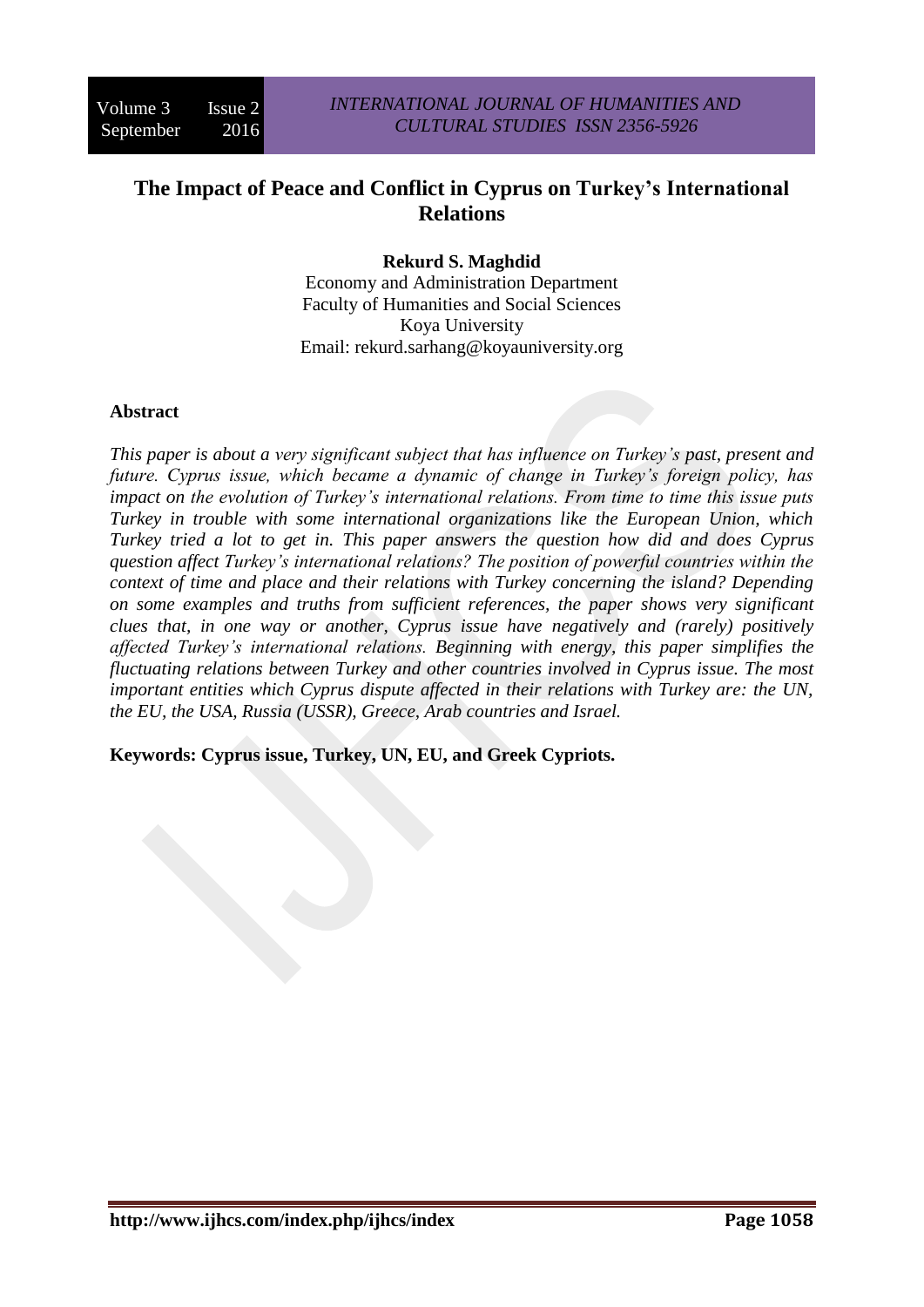#### **1. Introduction to the Cyprus Issue**

Because of its geographic position Cyprus has strategic importance to the Middle-East and to the EU. For centuries, Cyprus was under the sovereignty of Latin domination until 1571, when the Ottoman Empire entered the island and collapsed the Latin domination. The Ottoman Empire was there for more than three centuries until 1878, afterwards with a convention between the Empire and the UK. The Ottoman Empire coded the administration of the island to the Great Britain and in exchange Great Britain would have defended the empire territory against Russia.<sup>1</sup> This Defense Alliance Convention was not beneficial for the Ottoman Empire than to the Great Britain because as it is clear at that time Great Britain did not have good relation with Russia. The island remained under the British administration till 5 Nov 1914 when the Ottoman Empire took its place at the Germanic front against the UK, and the UK annexed the island as one of its colonies. By the collapse of the Ottoman Empire, Republic of Turkey signed the 1923 Lausanne Peace Treaty with THE BRITISH EMPIRE, FRANCE, ITALY, JAPAN, GREECE, ROMANIA and the SERB-CROAT-SLOVENE STATE. According to this peace treaty, Turkey recognized the British Empire's sovereignty on the island as a colony of UK.<sup>2</sup>

There are several treaties and agreements prior to the establishment of the Republic of Cyprus. The most significant ones are: Zurich-London Agreement that was signed in 19 February 1959, the Treaty of Establishment, the Treaty of Guarantee, and the Treaty of Alliance. Due to this accord Cyprus had its independence and the Republic of Cyprus was established in 1960.<sup>3</sup> This republic had a constitution, in which the Articles of the Treaties and Agreements related to the island became the basis of this constitution, but this constitution had some weakness, the most significant one is that it did not extremely concentrate on the unity of the island. On the other hand, one of the dangerous articles is the article IV in which according to that article the guarantors of the republic (UK, Greece and Turkey) had the right of military intervention when the status of the Republic of Cyprus is in jeopardy. Moreover, the new Republic did not have the right of changing or removing some of the provisions of the constitution unless the guarantors and both communities of the Republic agree to any change. Nonetheless, each one of Turkish and Greek Cypriots tended to unite Cyprus to their home countries, Turkey and Greece.

After the establishment of the Republic of Cyprus, the island saw violence and dissettlement. Greek Cypriots tried to unite Cyprus with their home country, Greece, so as to reduce Turkey's influences on the island and jeopardize Turkey's territorial sea interests. The Turkish Cypriots, on the other hand, tried to either annex Cyprus to Turkey since the island is 40 Kilometers far from the Turkish boarders or at least stay independent as it is so as to hold their constitutional rights. The Greek Cypriots established a militant group EOKA, *Ethnikí Orgánosis Kipriakoú Agónos* (Greek for National Organization of Cypriot Struggle). In return, Turkish Cypriots formed a militant group TRO "Turkish Resistance Organization" in

<sup>&</sup>lt;sup>1</sup> Retrived from (Ministry of Foreign Affairs website, Turkey): [http://www.mfa.gov.tr/cyprus-issue](http://www.mfa.gov.tr/cyprus-issue-_summary_.en.mfa) summary .en.mfa in  $5/1/2016$ .

<sup>2</sup> [Spencer C. Tucker.](https://www.google.iq/search?hl=ar&tbo=p&tbm=bks&q=inauthor:%22Spencer+C.+Tucker%22&source=gbs_metadata_r&cad=8) 2014. *World War I: The Definitive Encyclopedia and Document Collection*. Vol. 5. ABC-CLIO. p. 930.

<sup>3</sup> [Judy Carter](https://www.google.iq/search?hl=ar&tbo=p&tbm=bks&q=inauthor:%22Judy+Carter%22&source=gbs_metadata_r&cad=8) and others. 2015. *Regional and Ethnic Conflicts: Perspectives from the Front Lines*. Routledge. p. 80.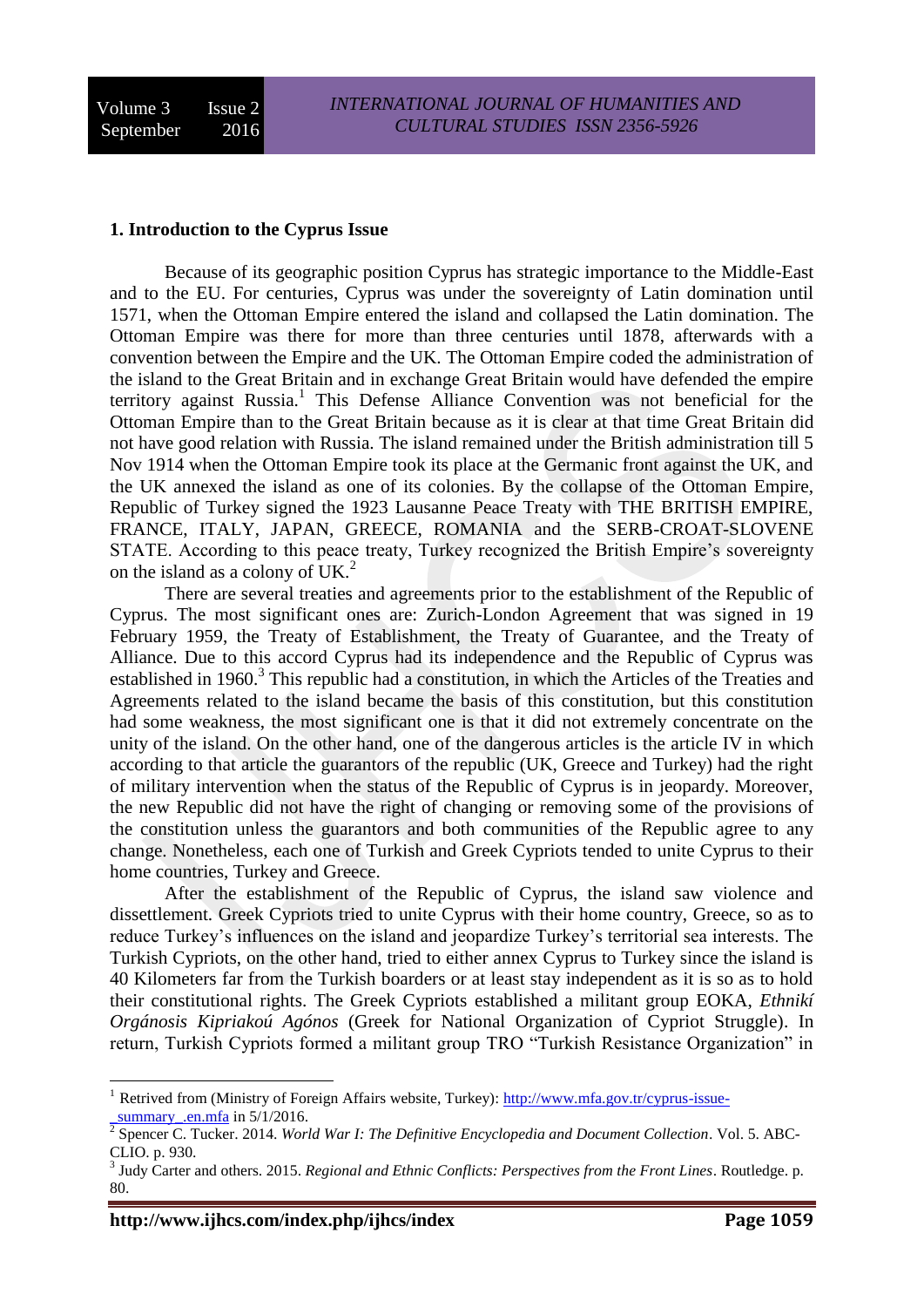1958. Although the two Cypriots came to the mentioned agreements, the chaos continued in the region. Due to this period of violence the Security Council of UN adopted some resolutions to terminate the discrimination because it was regarded as a threat to international peace and settlement. Moreover, they adopted Resolution 186 and they send peacekeeping force, UNFICYP<sup>4</sup>, which was officially established on 27 March 1964.<sup>5</sup>

It can be said that the country experienced a period of peace and settlement given that the UNFICYP prevented any chaos or invasion. Nevertheless, Whatever the UNFICYP achieved during the decade were all destroyed and lost due to a Greek coup d'état that aimed at annexing the island to Greece. This coup which was called Greek junta regime (a dictatorial regime) led a military coup in 15 July 1974 against president Makarios' government, although he was Greek. Therefore, the United Nations Security Council, in 19 July 1974, condemned this military intervention and regarded it as a threat to the clear invasion from outside to the sovereignty of the Republic of Cyprus.<sup>6</sup> As a response to this coup, in 20 July 1974 Turkey decided to invade with about 40000 military forces to the northern part of Cyprus since the northern part of the island was inhabited by Turkish Cypriots and Turkey suggested that their intervention was to protect the Turkish Cypriots.

After several years of military clashes, Cyprus was split between the Greek and Turkish Cypriots. This split continued until now. There were many attempts to solve the Cyprus issue, the most important one is Kofi Annan's plan. Meanwhile, none of these suggestions succeeded. Cyprus question could have exceedingly influence Turkey's relations with her neighboring countries and other considerable organizations, due to geographical location of Turkey that binds Asia to the Europe, Islam with Christianity, and due to its role in the Middle East. The Ottomans could increase their relations and alliances in exchange with this island as what they did with the British Empire against Russia. Nonetheless, this island became more important since the mid-twentieth century due to the change of conflicts and strategic alliances between states involved in the dispute. Moreover, Turkey becomes less powerful economically if she leaves Cyprus with empty hands to the Greeks.

The Cyprus issue is also economically another issue because if Turkey accepts what the Greek Cypriots propagate for and try to achieve then Turkey will lose the territorial sea which can strongly affect Turkish economy and thereby Turkey will not be able to help other countries and can not make alliances with other neighboring states such as Macedonia and others. Due to the territorial sea agreements, if Turkey lets the Greek Cypriots do what they did with Aegean islands then this will puts Turkey in trouble concerning energy. Some oil rich states such as Russia, Azerbaijan, Iran and Iraq send and sell their oil through pipelines that goes to Samsun, next to Ceyhan then to Israel and other states in Europe. So, if the Greeks have power over this territory, they will not let Turkey to benefit from this or at least they will ask for taxes. Moreover, Cyprus issue affected Turkey's international relations. Cyprus, sometimes, negatively influenced Turkey's relations with some countries while some other times Cyprus question has become a factor of gathering Turkey with other states. The most important entities that Cyprus question affected Turkey's relations with are: the UN, the European Union, USA, Russia (USSR), Greece and Arab countries and Israel.

<sup>&</sup>lt;sup>4</sup> (UNFICYP) means [United Nations](http://en.wikipedia.org/wiki/United_Nations) [Peacekeeping Force](http://en.wikipedia.org/wiki/Peacekeeping_Force) in [Cyprus.](http://en.wikipedia.org/wiki/Cyprus) The UN Security Council sends this peacekeeping force to maintain ceasefire in any country that is under the threat of tragedy of war.

Retrived from the UN website:<http://www.un.int/cyprus/scr186.htm> in 7/1/2016.

 $6$  Retrived from the UN website:<http://www.un.int/cyprus/scr354.htm> in 7/1/2016.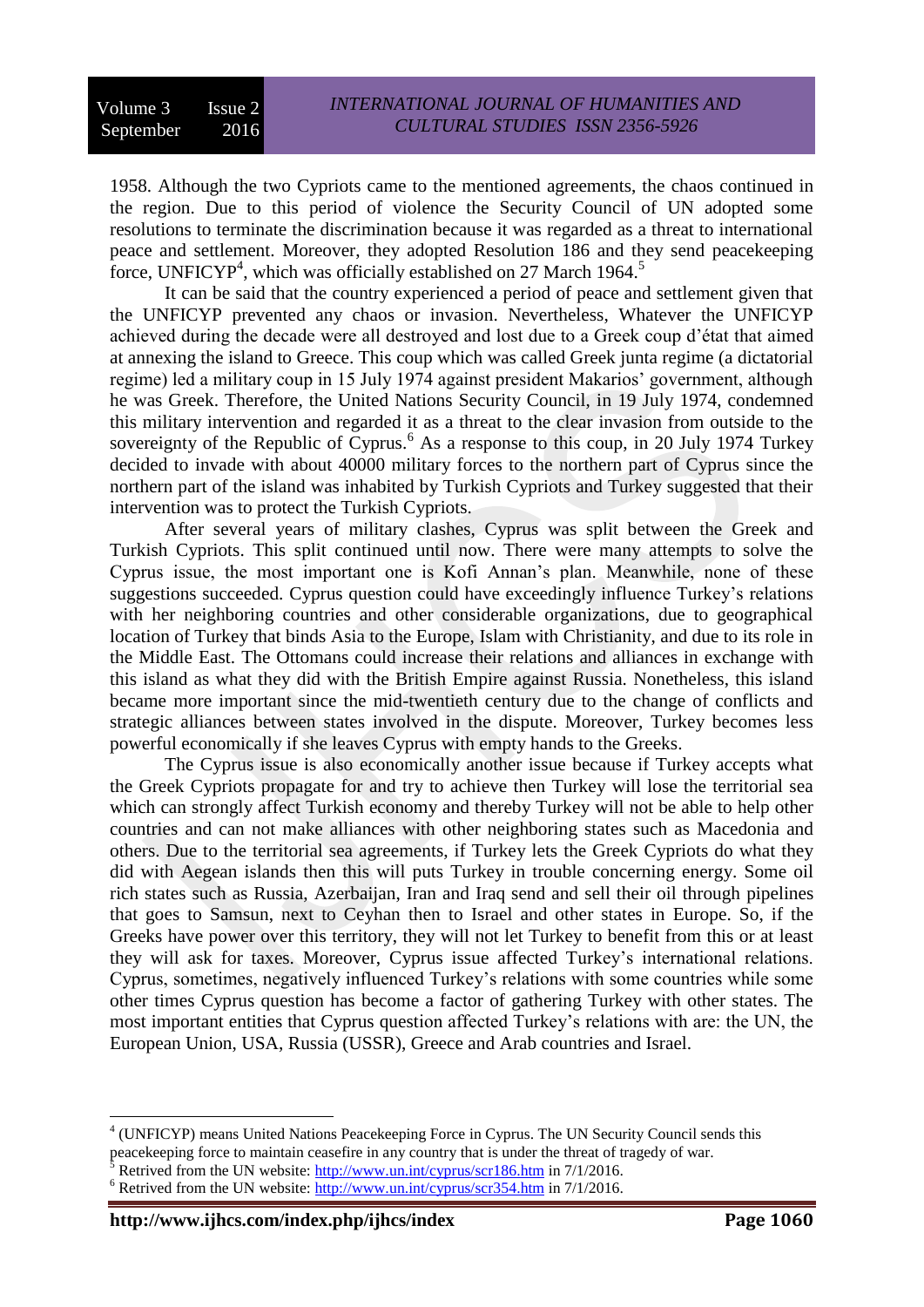## **2. The Impact of Cyprus Issue on the relations between Turkey and the International Organizations**

#### **2. 1 Turkey and the United Nations**

Turkey is member in the UN since 24 October 1945 and from that date Turkey has relations with this international organization while Cyprus became member in the UN in 1960<sup>7</sup>. The first resolution that was adopted about Cyprus was in 1964 when the violence spread all over the island and the Greek and Turkish Cypriots wanted to unify the island to Greece and Turkey. In March 1964, the UN decided to take action against what was happening in Cyprus to maintain cold-peace. The main reason behind the UN Security Councils adoption of the Resolutions was to prevent war in the region.

The unsettlement of the island and any violation to the international treaties and agreements would have brought tensions and conflicts between Turkey and Greece. Due to a long period of violence and unsettlement the UN adopted more than 120 Resolutions that aiming at solving the Cyprus dispute and to some extent the Resolutions had a great role in settling the situation in the island because the unsolved conflict was regarded as a threat to international peace and security. Thus, the UN Security Council adopted Resolution 186 on March 4, 1964 deciding to send a peacekeeping force (UNFICYP). This force was officially established on 27 March 1964.<sup>8</sup>

When the Greek junta regime staged a coup d'état in Cyprus, the situation in the island changed completely because it was a challenge for the international security. Therefore, the UN Security Council adopted Resolution 353 on July 20, 1974 in which the Council condemned the illegal coup. Moreover, in that Resolution the UN Security Council called all the parties which were related to the island (Greece, Turkey, Greek and Turkish Cypriots) to immediate cease fire and respect to the sovereignty and independence of the Republic of Cyprus. The Resolution for the first time used the term "…threatens the international peace and security"; this means that the situation should have been taken seriously by the international community<sup>9</sup>.

The UN decided to, considering the critical situation of the island, prolong the duties of UNFICYP. In 12 March 1975, the UN Security Council adopted Resolution 367 by which the Council "Regrets the unilateral decision of 13 February 1975, declaring that a part of the Republic of Cyprus would become a Federated Turkish State<sup>"10</sup>. This resolution was not good for Turkey because if the Turkish Cypriots were forced to accept all the Greek Cypriots' violation then Turkey would have lost the territorial sea and the efforts to protect the Turkish Cypriots were all useless. Moreover, in 1983, the General Assembly stated out that a part of the territory of the Republic of Cyprus is still occupied by foreign forces and demanded the withdrawal of all occupation forces from the Republic<sup>11</sup>. So for the first time the word "occupation" was utilized by the UN General Assembly and Security Council. This affected

<sup>&</sup>lt;u>.</u> <sup>7</sup> Yucel Acer. 2003. *The Aegean maritime disputes and international law*. Ashgate Publishing, Ltd. p. 46.

<sup>8</sup> United Nations: Department of Political Affairs. 2008. *Repertoire of the Practice of the Security Council: supplement 1989-1992*. United Nations Publications. pp. 143-4.

<sup>9</sup> Retrieved from UN official website:<http://www.un.int/cyprus/scr354.htm> in 10/1/2016

<sup>&</sup>lt;sup>10</sup> Necatigil, M. Zaim. 1993. *The Cyprus question and the Turkish position in international law*. Oxford University Press. p. 439.

<sup>&</sup>lt;sup>11</sup> Athanasopulos, Haralambos. 2001. *Greece, Turkey, and the Aegean Sea: a case study in international law.* McFarland. p. 31.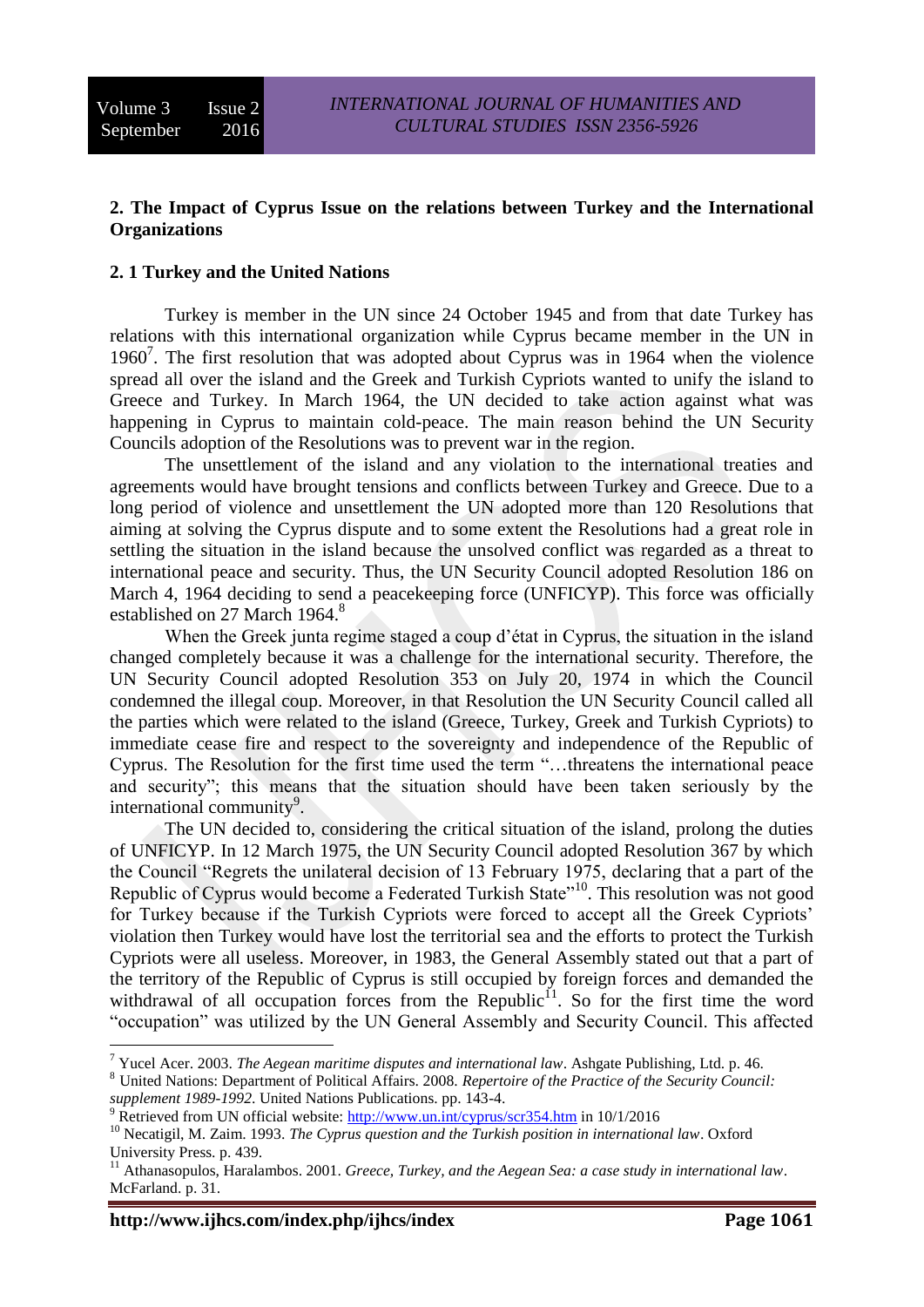Turkey because by this accusation Turkey will have less opportunity of becoming member in the Security Council.

When the Turkish Cypriots declared a republic in the Northern Cyprus the Greek Cypriots and Greece started to illegalize this republic. Therefore, on 18 November 1983, the UN Security Council adopted the Resolution 541 in which the Council considered this attempt as contradictory to "the 1960 Treaty concerning the establishment of the Republic of Cyprus and the 1960 Treaty of Guarantee."<sup>12</sup> This Resolution and those which accused the Turkish Troops as occupiers angered the Turkish Cypriots because the TRNC considered the declaration of their republic as their political and legal right since the Greek Cypriots administrated the southern part and the republic was dissolved by the Greek Cypriots. The TRNC was solely recognized by Turkey and got all the supports from Turkey. In this way, Cyprus became one of the greatest figures that affected Turkey's relations with the United Nation. Nonetheless, in none of the resolutions the UN did not mention any punishment against Turkey.

There are several reasons that made UN not attempt to punish Turkey as their resolutions accused her as occupier. First, Turkey was one of the Guarantors of the Republic of Cyprus. Second, Turkey did not go to Greek Cypriot region. Third, the UN realized that Turkey plays a great role in the Middle-East because of her geographical location. Forth, Turkey became a member in NATO since 1983, thus Turkey became an internationally recognized military power in the world. Finally, Turkey was regarded as an ally to the UK and the USA. Therefore, it was difficult to the UN to make any military action or economic sanction against Turkey.

The UN Security Council was always recalling its relevant resolutions. On 12 March 1990, the UN Security Council in Resolution 649, recalled its previous resolutions and especially concentrated on the Resolution 367 of (1975) and "its support for the 1977 and 1979 high-level agreements between the leaders of the two communities in which they pledged themselves to establish a bi-communal Federal Republic of Cyprus that will safeguard its independence, sovereignty, territorial integrity and non-alignment, and exclude union in whole or in part with any other country and any form of partition or secession."<sup>13</sup> Turkey was very pleased with any resolution aiming at solving the issue peacefully and taking a Federate Republic into strong consideration. As a result, Turkey's relations became stronger in 1990s because the UN concentrated on solution rather than naming Turkey as occupier of Cyprus.

In all the UN Resolutions between 1990 till 1999 the Security Council reaffirmed its support for the unification of the two administrations, independence of the republic, and territorial integrity of Cyprus. On the other hand, the UN praised Turkey's role in the region. From 1990 till now the UN did not reuse the term occupation about the Northern Cyprus because the situation in the Middle East and especially Iraq, Iran, Syria and Israel extremely needed Turkey. So, Turkey's position in the UN re-appeared as strong as before 1974 until 2004 when Turkey showed a good intention to the international community by persuading the Turkish Cypriots to accept the Annan Plan. This Plan was a referendum to unify both administrations on the basis of the Swiss federal model which is a multi-party federal parliamentary democratic republic. The Swiss Federal Model is a political system that is used in Switzerland. It is a federal, democratic, multi-party, and parliamentary republic.

<sup>&</sup>lt;sup>12</sup> Retrieved from the UN official website:  $\frac{http://www.un.int/cyprus/scr541.htm}{http://www.un.int/cyprus/scr541.htm}$  in 11/1/2016.

<sup>&</sup>lt;sup>13</sup> Retrieved from the UN official website:  $\frac{http://www.unint/cyprus/scr649.htm}{http://www.unint/cyprus/scr649.htm}$  in 11/1/2016.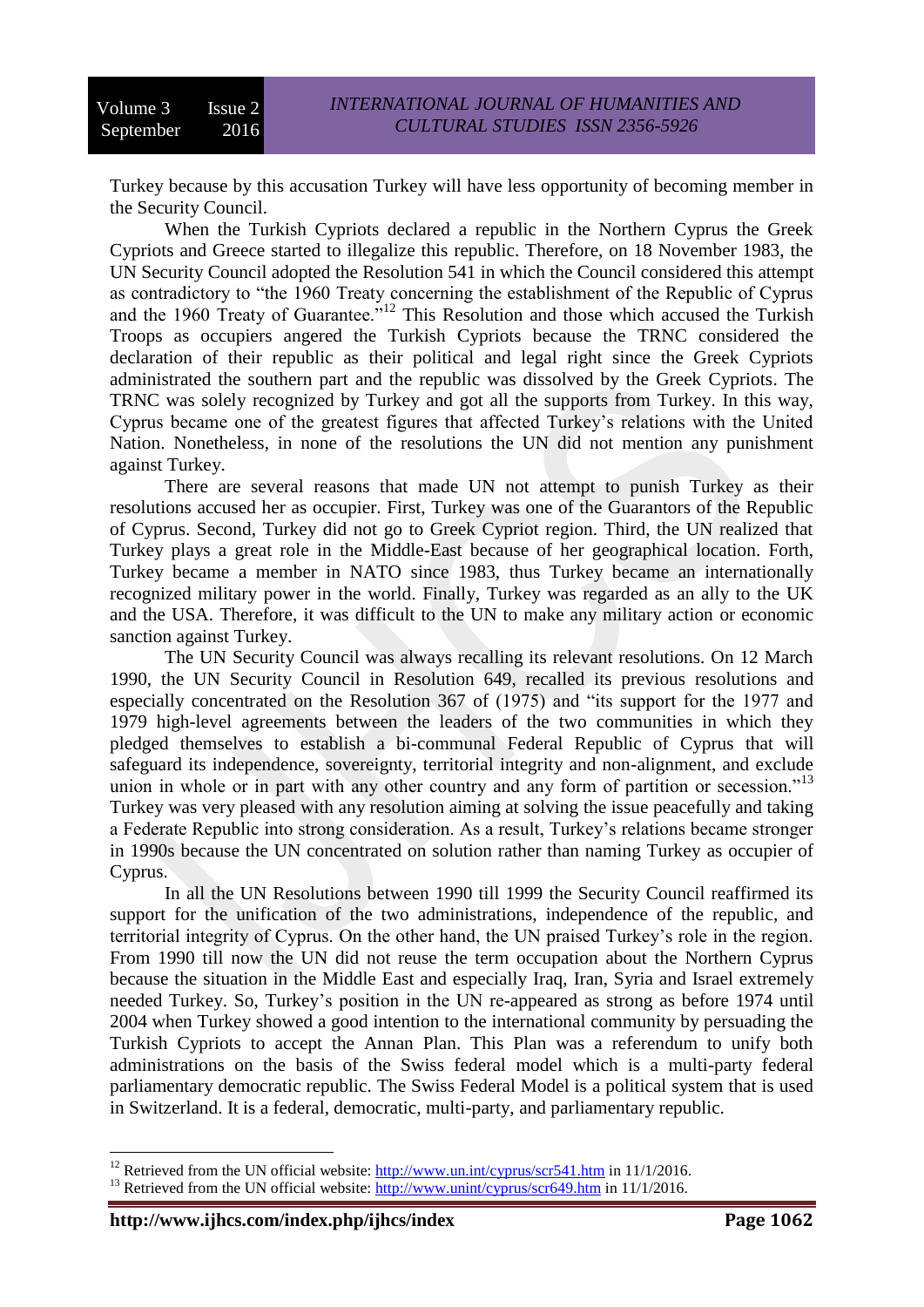The Annan Plan was proposed by the UN Secretary General (Kofi Annan) in 11 November 2002. It was a very concessive and well arranged plan that could settle the issue of the divided island<sup>14</sup>. This was considered as a good and an independent solution by Turkey and TRNC. The Plan was rejected by the Greek Cypriots by %75 and was accepted by the Turkish Cypriots by %65. Therefore, Turkey's Prime Minister, Recep Tayyip Erdogan, declared that "Northern Cyprus could no longer be kept internationally isolated"<sup>15</sup>. Thus, Turkey's positive steps in so called Annan Plan pushed the UN make relations with Turkey better and this led Turkey to be an elected member in the UN Security Council in 2009.

### **2.2 Turkey and the European Union**

Cyprus issue has affected Turkey's relations with the European Union very much. To be an EU member Turkey tried since 14 April 1987, "under Article 237of the EEC Agreement<sup>"16</sup>. Although before this year Turkey attempted to give its accession to the EU, all the attempts failed due to several internal and external issues. Cyprus question has strongly influenced Turkey-Greece relations. Thus, in the eighties, the Greece membership has threatened Turkey's membership since they had historical tensions and conflicts about Cyprus. Turkey's membership in the Union is beneficial for Turkey as well as the EU in many aspects. Economically speaking, Turkey is the most significant gate for business for the EU countries and it can influence the economic evolution of Turkey's trade. Turkey can be the trade boarder between Europe and Asia. Meanwhile, politically speaking, Turkey's geographical position has enormous advantages for the EU, since Turkey is a Muslim country having a secular constitution that can prevent any fundamentalist Islamic terror threat to the West.

Regardless of all the advantages of Turkey's membership, in 3 July 1990 the EU started to bring Cyprus issue around the table of Turkey-EU negotiations<sup>17</sup>. The accession was immediately interpreted as violating the Constitution of the Republic of Cyprus by Turkish Cypriots and Turkish leaders<sup>18</sup>. Nonetheless, Turkey's military intervention to Cyprus in 1974, affected Turkey in many ways and it became one of the argumentative points between Turkey and the EU. Turkish troops existed in Cyprus for decades and the Republic of Turkey decided to maintain her troops in the territories which belong to the Turkish Cypriots in order to protect them from another coup or massacre in which Greeks might have staged against the Turkish Cypriots. The EU Commission has, for many times, repeated that Turkish troops should leave the island. Moreover, since the EU involvement in the Cyprus issue, the EU countries have always repeated their support for a solution related to the foundation of a federal state with two communities, bi-zonal and based on political equality of the sides in Cyprus.

One of the things that angered Turkey and the TRNC was that the Greek Cypriots negotiated on behalf of the whole Cyprus because Turks thought that this was a real violation to the international treaties and agreements that the Greek and Turkish Cypriots signed.

<sup>14</sup> William Mallinson. 2005. *Cyprus a Modern History*. London- New York: I.B.TAURIS. p. 162.

<sup>15</sup> [Hans-Joachim Heintze](https://www.google.iq/search?hl=ar&tbo=p&tbm=bks&q=inauthor:%22Hans-Joachim+Heintze%22&source=gbs_metadata_r&cad=7) and [Andrej Zwitter.](https://www.google.iq/search?hl=ar&tbo=p&tbm=bks&q=inauthor:%22Andrej+Zwitter%22&source=gbs_metadata_r&cad=7) 2011. *International Law and Humanitarian Assistance: A Crosscut Through Legal Issues Pertaining to Humanitarianism*. Springer Science & Business Media. pp. 91-2.

<sup>16</sup> Yeshilyurt Zuhal Gunduz. 2003. *Turkey's Approach towards the EU: Views from Within Perceptions.* Journal of International Affairs. Vol III. p. 121.

<sup>&</sup>lt;sup>17</sup> Heinz Kramer. 2000. A changing Turkey: the challenge to Europe and the United States. Brookings Institution Press. p. 176.

 $^{18}$  I bid.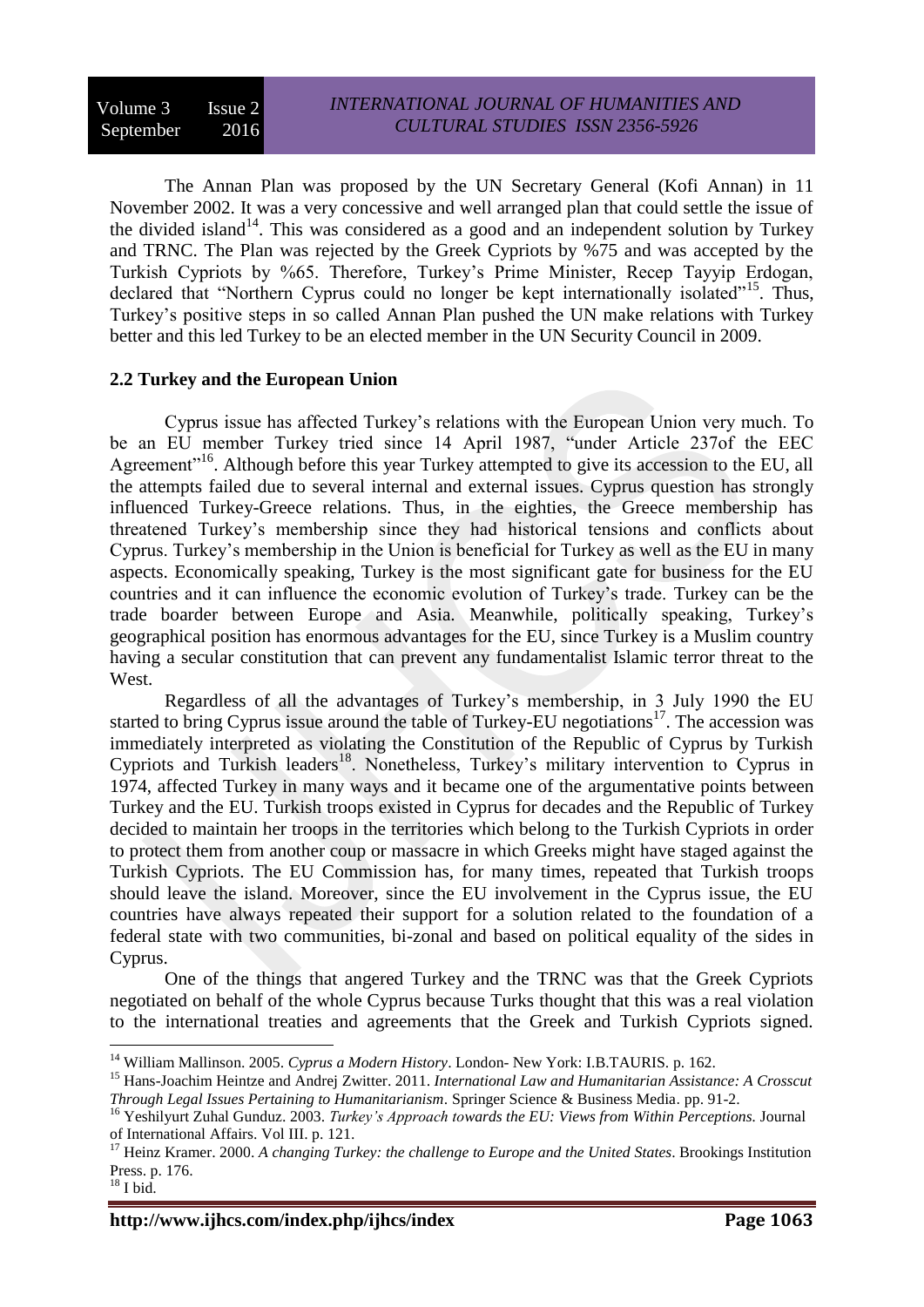Nonetheless, this violation of the international treaties was only declared by Turkey and the TRNC. On the other hand, European Union Council refused all these accusations and they used to suggest that when Cyprus is accepted, the whole island will be member of the EU. Further, they assured Turkey that Cyprus accession will not negatively affect Turkey accession to the EU. As a matter of fact, Cyprus accession has became a big problem and it has become one of the main issues that Turkey and the EU negotiated about.

The EU, for many times, has concentrated on the sovereignty of all its members as a message to Turkey that Turkey will not be accepted to EU if Turkey does not recognize the Republic of Cyprus (Greek Cypriot). Moreover, in December 1996, the European Court of Human Rights delivered a land mark ruling that declared Turkey as an occupying power in the Northern part of the Republic of Cyprus<sup>19</sup>. The EU played a pro Greek Cypriot role when they recognized Turkey as occupier. Therefore, Turkey's political relations with the EU became worse due to the influences of Cyprus dispute on the negotiations. From time to time, the EU has given Turkey the hope that she will be accepted as a member in the EU. For instance, one year after Luxembourg Summit in 1997 when the Union gave the Greek Cypriots a candidate status, the EU gave the same status to Turkey in December 1998.<sup>20</sup> Indeed, the EU realized that no settlement will be achieved in the island without the support of Turkey. Also, the EU wanted Turkey to put pressure on Turkish Cypriots to reach a settlement with Greek Cypriots and also not to risk negative reactions of Turkey about accession of the Cyprus. Therefore, this attempt can be considered as one of the EU's outright deceit on Turkey and another step to hinder Turkey's membership in the European Union.

In fact the issue of Cyprus was exaggerated by some countries in the EU. This exaggeration was solely to prolong the process of Turkey's membership in the EU. Countries like Greece, Germany, and France, in many of the EU summits and informal meetings, revealed their intentions in rejecting Turkey in the EU. The French presidents (Jack Shirack, Nicolas Sarkozy, and Francois Hollande), insisted that they do not want Turkey to have a chair in the EU, as Nicolas Sarkozy repeated in the Brussels summit "I do not believe Turkey has a place in the European Union<sup>721</sup>. France attempted to legalize this illegal intention through several issues. Even before negotiations about Cyprus, the EU Commission stated out that Turkey did not step to make fundamental changes in her economy. On December 18, 1989, The EU Commission report "confirmed Turkey's 'eligibility' for membership, adding that relations should continue to be developed within the Accession Agreement"<sup>22</sup>.

By contrast, the United Kingdom, who is a permanent member in the UN and is a strong power in the world, had and has positive attitude in the direction of Turkey membership in the EU and the settlement of Cyprus issue. In most of the meetings the UK showed her tendency to accept Turkey's accession. The most important factor for this tendency is that Turkey and the UK are allies. Moreover, the UK is one of the participants of the treaties signed about Cyprus, among them Treaty of Guarantee. In a Press Conference in 27 July 2005, Tony Blair, former Prime Minister of the UK, clearly supported Turkey in the accessions and stated out that the UK votes in favor of Turkey in any case which is related to

<sup>&</sup>lt;sup>19</sup> Europe Publications Staff. 2002. *The Middle East and North Africa 2003*. Routledge Publication. p. 252.

<sup>20</sup> [Laure Delcour.](https://www.google.iq/search?hl=ar&tbo=p&tbm=bks&q=inauthor:%22Laure+Delcour%22&source=gbs_metadata_r&cad=7) 2013. *Shaping the Post-Soviet Space: EU Policies and Approaches to Region-Building*. Ashgate Publishing, Ltd.,. p. 41.

<sup>21</sup> The Economist Newspaper. 2011. *The Economist*. Cornell University. p. 56.

<sup>22</sup> Gunduz, Yeshilyurt Zuhal. 2003. *Turkey's Approach towards the EU: Views from Within. Perceptions* (Journal of International Affairs). Vol III. p. 122.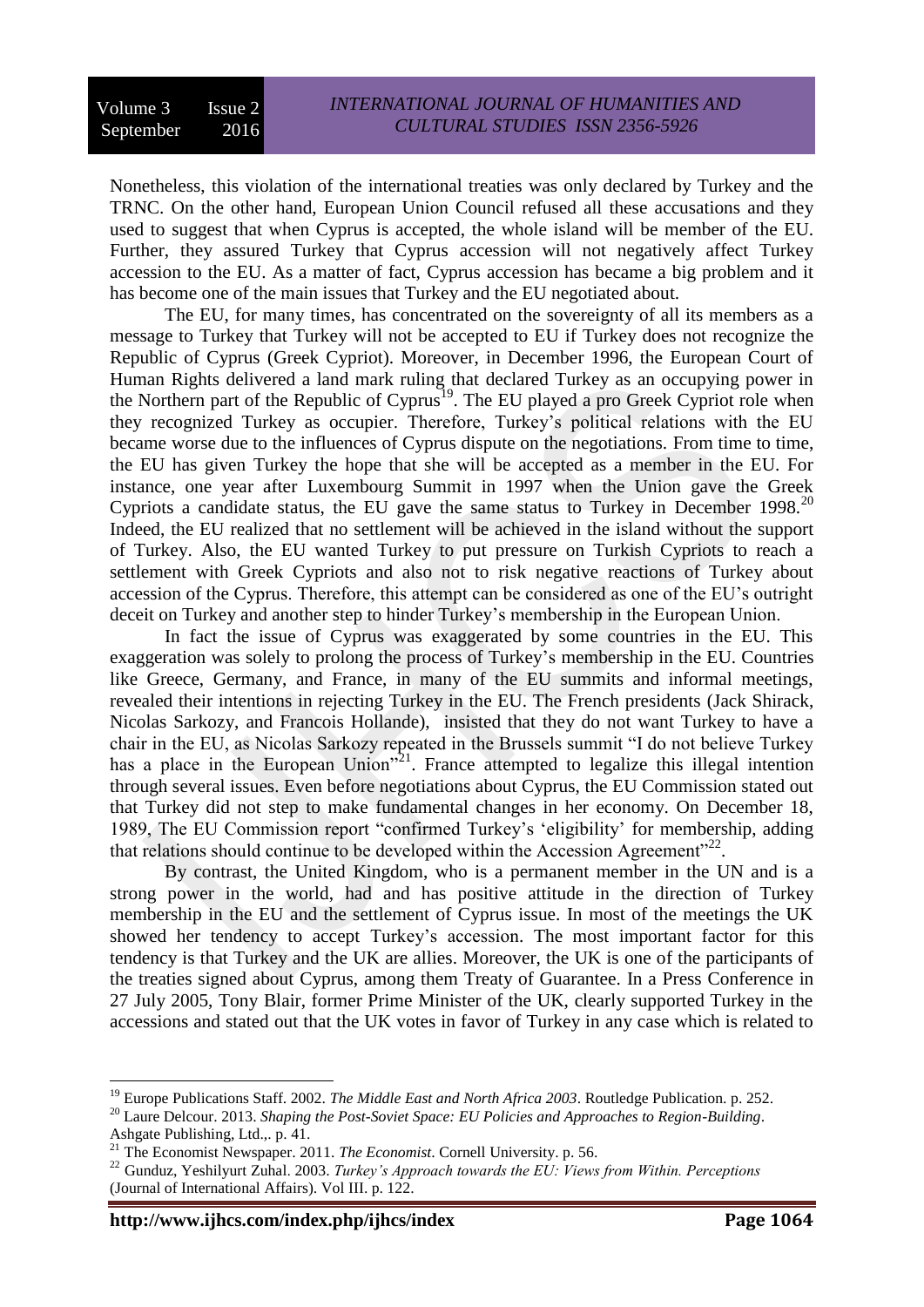Cyprus question<sup>23</sup>. The UK hoped for a solution that proved equal rights for both sides. Nonetheless, when the UK realized that Greeks are not grateful with the agreements and treaties, the UK's attitudes towards Turkey became better. Thus, the UK can be measured as the first EU country that has constructive perception towards Turks and the Cyprus Issue.

The real political tensions between Turkey and the EU appeared after May 2004 when the EU accepted the Cyprus Accession. Turkey warned the EU that there will be consequences of this membership<sup>24</sup>. Although Turkey played a great role in persuading the Turkish Cypriots to accept the Annan Plan, the EU did not take this initiation since Turkey was previously labeled as Occupier by the EU. Turkey expected good responses from the EU since the Greek Cypriots rejected the plan. Nonetheless, this expectation did not come to be true because in 1 May 2004 the EU accepted the Greek Cypriot administration on behalf of the whole island. Thus, even though Turkey has been a NATO and OECD member, which means that Turkey has fulfilled a very huge duty to be a member in the EU, the EU Commission has always claimed that Turkey should recognize the sovereignty of all member states, including Cyprus. Also, the Commission declared that Turkey should open her airports for the Cypriot planes as well as ships.

Despite the fact that the EU was against Turkey's membership, Turkey has not ignored her attempts towards the membership. Turkey tried to lessen the effects of Cyprus issue on her accession. As a result, at the Brussels Summit in December 2004 the main issue became Turkey and her acceptance of Cyprus membership in the Union<sup>25</sup>. In this Summit Turkey accepted the acceptance of Cyprus membership in return, the EU gave Turkey a date to start her accession negotiations. This acceptance shows that Turkey and the TRNC are forced to be satisfied with empty hands since the EU forced Turkey to accept the Cyprus membership without real tendency of accepting Turkey in to the EU. Even though the EU made Cyprus an obstacle to hinder Turkey, but this issue is just a trick like other tricks to busy Turkey. For example, the EU claims that Turkey has little democracy that is why they do not accept Turkey; by contrast, they opened the gate for undemocratic Slovakia<sup>26</sup>. Furthermore, the Union accepted Bulgaria in 1 January  $2007^{27}$  while that country was bankrupted; in comparison, Turkey has a powerful growing economy and the EU still denies this fact. Therefore, the Cyprus dispute is a mere puzzle that the EU wants to use in order to delay Turkey as usual.

All in all, most of the EU members put Cyprus Issue as an obstacle to refuse Turkey's membership. Nonetheless, the real reasons of the EU refusal are:

1. Turkey has a 75 million Muslim population.

2. Turkey is the owner of Ottoman history that occupied more than half of the Europe.

3. The EU members are not welcomed with a new upsetting member that has unsafe boarders with Arabs, Iran and Armenia.

4. Turkey did not guarantee the rights of about 20 million Kurds.

5. France and Greece have historical backgrounds to reject Turkey.

**http://www.ijhcs.com/index.php/ijhcs/index Page 1065**

<sup>23</sup> [Reuben Wong,](https://www.google.iq/search?hl=ar&tbo=p&tbm=bks&q=inauthor:%22Reuben+Wong%22&source=gbs_metadata_r&cad=8) [Christopher Hill.](https://www.google.iq/search?hl=ar&tbo=p&tbm=bks&q=inauthor:%22Christopher+Hill%22&source=gbs_metadata_r&cad=8) 2012. *National and European Foreign Policy: Towards Europeanization*. Routledge. pp. 78-80

<sup>&</sup>lt;sup>24</sup> Pauline Green, Ray Collins. 2003. *Embracing Cyprus: the path to unity in the new Europe*. I.B.Tauris. p. 134.

<sup>25</sup> Umit Cizre. 2008. *Secular and Islamic politics in Turkey: the making of the Justice and Development Party*. Routledge. p. 182.

<sup>26</sup> The Times. 1998. *Ghosts at the Teast. Cyprus, EU and Turkey, Selected Extracts from the World Press* Edited by A. C. Gazioglu. CYREP (Cyprus Research and Publishing Centre). p. 21

<sup>27</sup> [William J. Duiker](https://www.google.iq/search?hl=ar&tbo=p&tbm=bks&q=inauthor:%22William+J.+Duiker%22&source=gbs_metadata_r&cad=7) and [Jackson J. Spielvogel.](https://www.google.iq/search?hl=ar&tbo=p&tbm=bks&q=inauthor:%22Jackson+J.+Spielvogel%22&source=gbs_metadata_r&cad=7) 2015. *World History, Volume II: Since 1500*. Cengage Learning. p.832.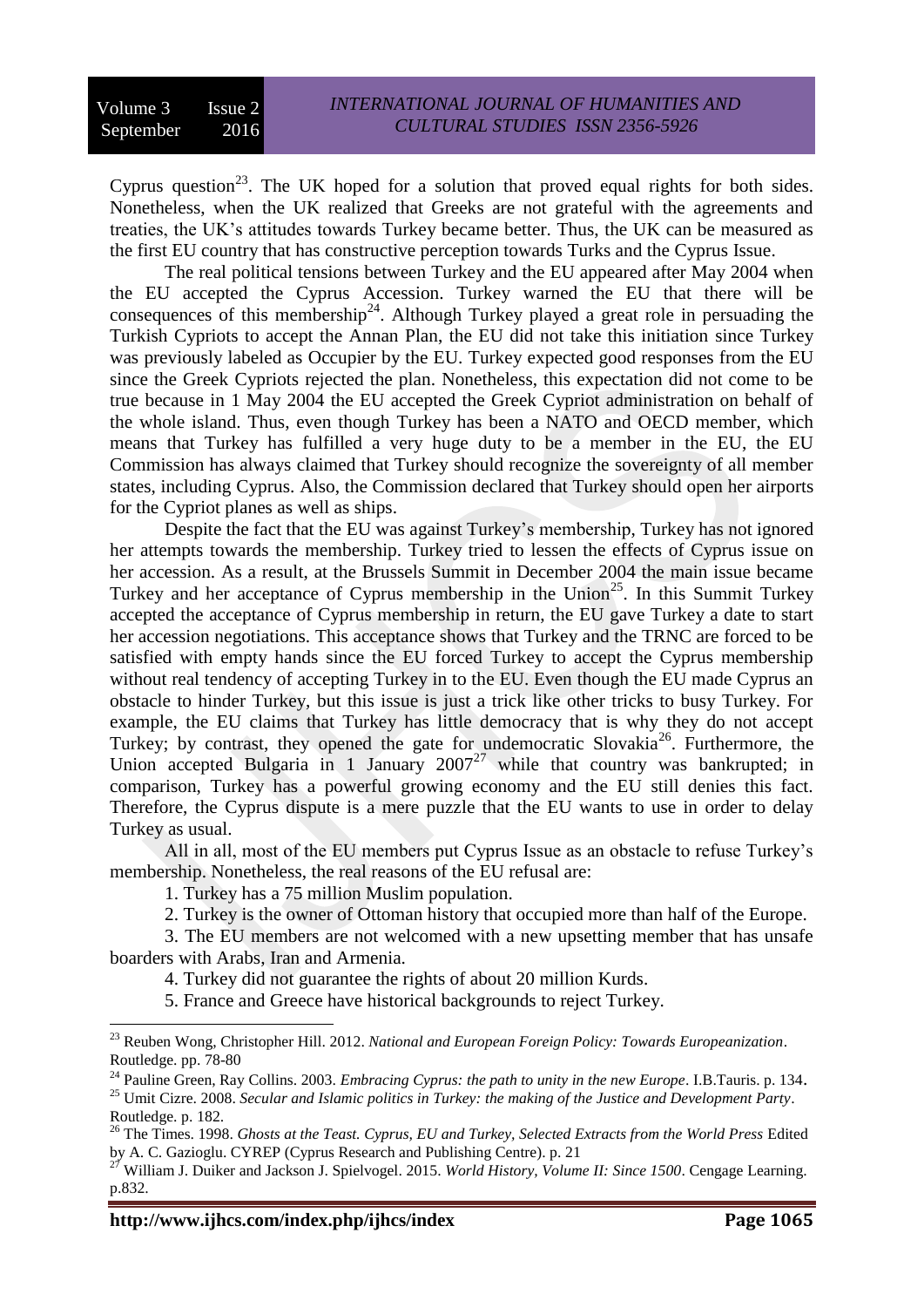6. Turkey's economy and infrastructure were not strong enough to respond the challenges, although in the last decade Turkey has experienced a real positive change in their economy.

### **3. The Impact of Cyprus issue on the relations between Turkey and the Great Powers (USA and Russia):**

## **3.1 Turkey and the USA**

The United State of America was and is a superpower in the world and had a good relation with Turkey for decades. The USA is one of the states that backed Turkey in the issues that endangered Turkey's security. Moreover, Turkey opened her air space and borders for the USA during the Cold War with the USA and other wars that the USA held in the Middle East. On the other hand, Turkey is not the only country that is in alliance with the USA; Greece is, also, another country that is considered as a close ally to the USA. Therefore, the USA could not use her power against one of the two conflicting countries. The USA played the same role that the UN played in solving the Cyprus issue and any tension between Turkey and Greece. There are two reasons behind this US policy. Firstly, Both of Turkey and Greece are US allies. Secondly, the Americans are very much interested in the security of Israel; therefore, they do not want to make any enemy to Israel.

When the Great Britain gathered Greece and Turkey in several treaties, Treaty of Lausanne and London-Zurich agreements, the UK failed to end all the problems between the two countries. As a result, the UK was satisfied to leave the issues related to Greece and Turkey to the United States<sup>28</sup>. After the Americans' involvement in the Greco-Turkish tensions, certain differences occurred between the policy that the UK utilized and the one that the US is interested in about Cyprus, though both states were much concerned in protecting the Israelis. The USA, from the very beginning of her running, did not only prevent risks to Israel, but also attempted to make both of Turkey and Greece have very strong relations including some military cooperations with Israel. Thus, the USA could take benefit from Cyprus dispute to provide security for Israel and to have stronger relations with Turkey as well.

The USA as a permanent member of the United Nations and the only polar in the world never helped the Greek Cypriots in terms of military. On the other hand, many US governments provided Turkey with well developed weapons. Cyprus question has not had direct effect on the Turkish-American relations, but from time to time when the tensions with Greece about Cyprus increased, the Americans tried to show their gratitude for Turkey. The United States of America was in need of Turkey in many years, like in the Cold War period (1960s), Oil Crisis (mid-1970s), first and second Gulf War (early 1990s). Moreover, Turkey was the first Muslim country who recognized the state of Israel. Therefore, the Americans wanted to at least persuade Turkey that they are independent for this issue so that Turkey will not become upset with the American peace operations and cooperate more with the US governments and Israel as well.

Turkey through military exercises with Israel showed the USA that Turkey is the only country in the area that has such relation with an unlikable state in the region which is Israel. By contrast, the Greek Cypriots with their risky and undesirable policies made the Americans

<sup>&</sup>lt;sup>28</sup> William Mallinson and Bill Mallinson. I bid.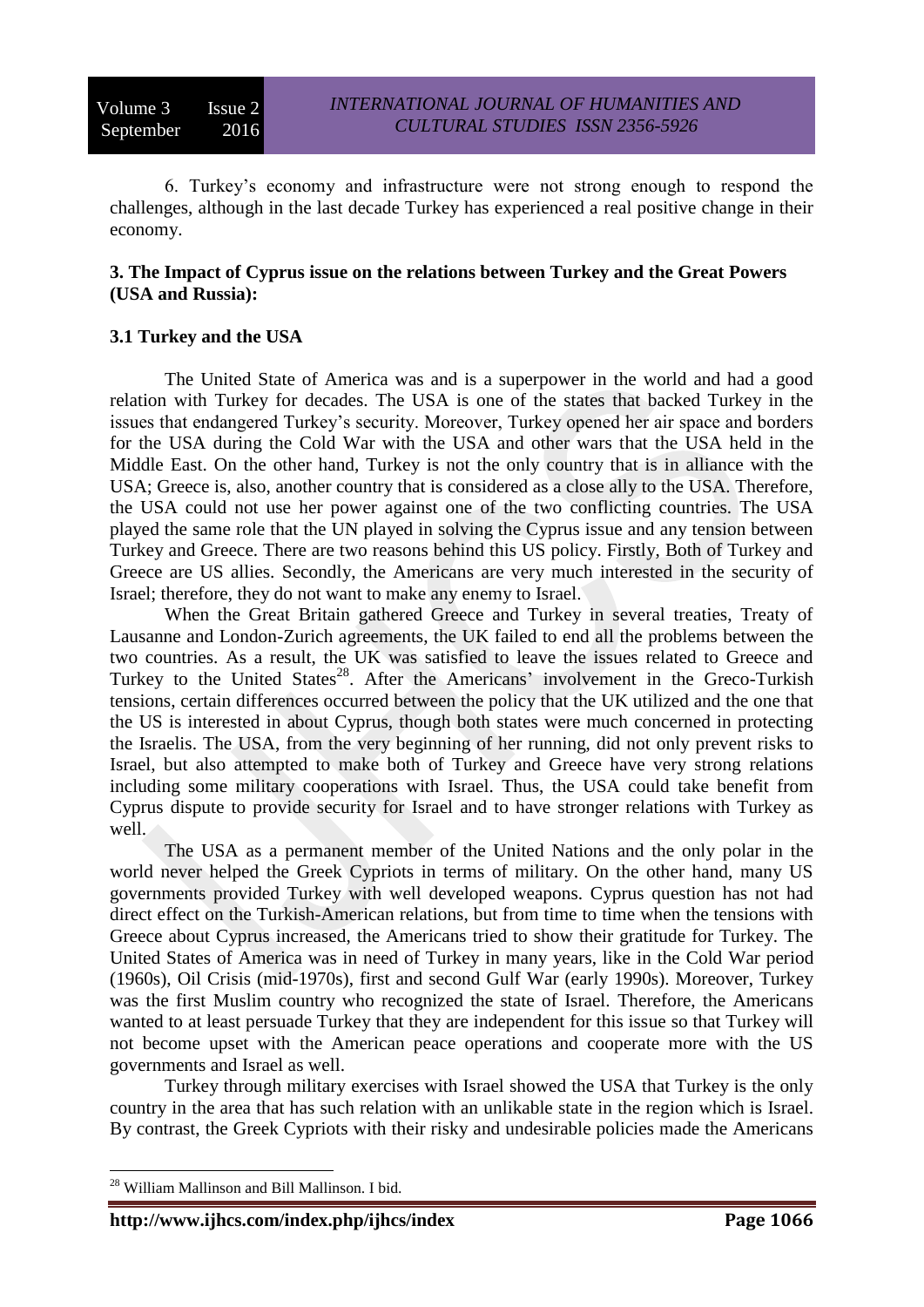to be nearer to the TRNC and Turkey. In January 1997, the Greek Cypriots signed an agreement with Russia to buy Russian  $S-300$  surface-to-air<sup>29</sup>. This urged the US government to stand against the idea of military agreement with her ex-enemy. In that year the US president, Bill Clinton, raised Americans' deepest criticism against this agreement<sup>30</sup>. This criticism coincided with the TRNC government's one. So, the Greek Cypriots bound TRNC, Turkey and the USA against herself. Therefore, it can be inferred that the Cyprus issue has indirectly strengthened the Turkish-American relations by putting these two countries in onside and the Greek Cypriots in the opposite side. The USA supported Turks more than Greeks because Turks generally supported US policies while Greeks from time to time elected Marxist party and signed agreements with the Socialist countries.

#### **3.2 Turkey and the Russia**

The relations between Turkey and Russia in terms of foreign affairs are unchanging. For centuries Turkey and Russia had tensions and conflicts with each other. During the Ottoman Empire, Russia could never have come to Cyprus even after the Bolshevik revolution by which Communism was at her peak and the Ottoman Empire was vise versa. Cyprus had a great place in the tensions between Russia and Turkey in the history of their relations. In 1878, the Ottomans left the administration of the island to the UK and in return the Great Britain would be defending the Empire territory against Russia. Thus, Cyprus became a key in which Turks used in order to prevent the threats of Russia.

The USSR and USA, during the Cold War period, were two superpowers in which each one was leading its own sphere of influence. Each wanted to expand their allies and defeat the other's allies. The USA played a negative role in the Iraq-Iran war because both countries were, in one way or another, USSR allies. On the other hand, the USSR attempted to do the same to the USA allies and especially NATO members. It can be inferred that USSR had some kind of wrath against Turkey due to Jupiter Missiles Crisis. Russians were not in favor of a settlement in the region. The USSR in many channels supported Greece. Moreover, the USSR was one of the states that had very close relations with the Greek Cypriots. The Greek Cypriots identified herself as the chosen place for "Russian off-shore market"<sup>31</sup>. During the deepest tensions between the USSR and the USA, the Greek Cypriots and the USSR signed a double-taxation treaty in 1982. According to this treaty the Soviet government controlled companies were free of tax for their investment on the island and in the territorial  $sea^{32}$ .

The indestructible political and economic relation between the USSR and the Greek Cypriots was considered as a threat by Turkey. These relations have been increased to military supports after the collapse of the Soviet Union. When Turkey bought 120 Army Tactical Missile System from the USA in December 1995, the Greek Cypriots got a justification to increase the diplomatic relations with Russia to military ones<sup>33</sup>. First, they tried

<sup>29</sup> Taylor & Francis Group, Lucy Dean. 2004. *The Middle East and North Africa*. Contributor Europa Publications, Routledge. p. 260.

 $30$  I bid.

<sup>31</sup> Kratz S. Oliver. 1999. *Frontier emerging equity markets securities price behavior and valuation*. Springer Publication. p. 64.

 $32$  I bid.

<sup>33</sup> [Michális Stavrou Michael.](https://www.google.iq/search?hl=ar&tbo=p&tbm=bks&q=inauthor:%22Mich%C3%A1lis+Stavrou+Michael%22&source=gbs_metadata_r&cad=8) 2012. *Resolving the Cyprus Conflict: Negotiating History*. Springer Publication. pp. 294-6.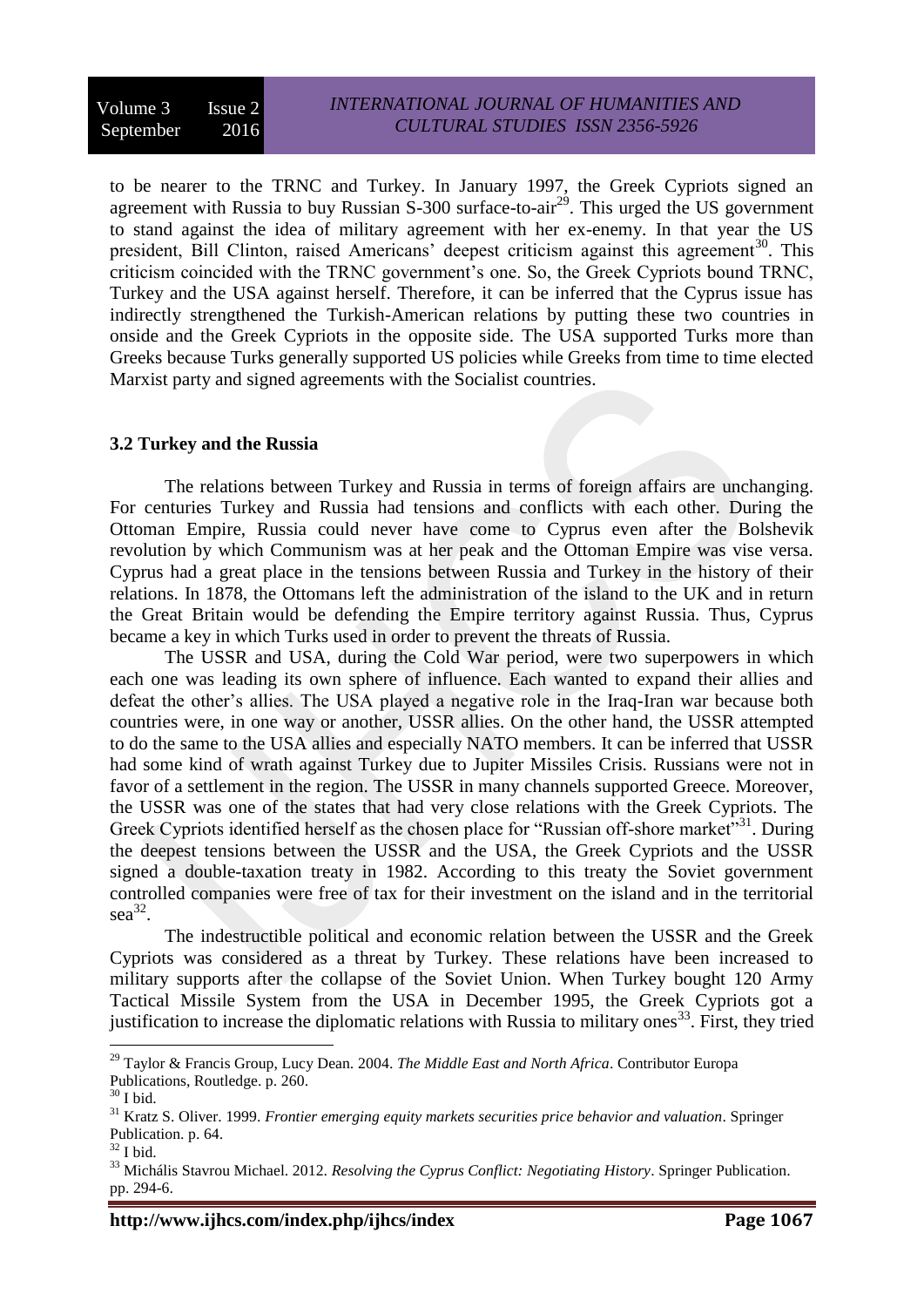to get more help form the USA by asking Clinton, the former President of USA, for guarantee that Turkey will not use it against them. Later, in January 1997, the Greek Cypriot administration decided to buy S-300 air-defense system from Russia as response to Turkish military reinforce<sup>34</sup>. This brought a crisis to the territory and especially to the relations between Turkey and Russia. Moreover, Turkey and Israel made a military exercise against these missiles. Then, Turkey was about to get in a war with each one of Russia and Greece. Therefore, Cyprus issue has been a stick behind Russia's (former USSR) hand to use it against Turkey and Cyprus dispute affected Turkish-Russian relations in making more gaps between the two ex-neighboring states.

#### **4. The Impact of Cyprus Issue on the relations between Turkey and its Neighboring countries**

### **4.1 Turkey and Greece**

Cyprus issue has very much affected Turkey's relations with Greece due to the population of the island which consists of two nations, Turkish and Greek Cypriots. The island was conquered by the Ottoman Empire in 1571<sup>35</sup>. From that time Turks and Greeks lived in the island together. The island had and has great importance for both nations. If any one of the two could have control over the island then that nation would have more economic and political excellence in the region. Thus, the Turkish Cypriots wanted Partition (Taksim) while the Greek Cypriots wanted to unite the island with Greece (Enosis). These two absolutely different perspective towards the island built tensions and conflicts in Turkey's relations with Greece. The tensions went to its climax in 1974 when the Greek junta regime staged a military coup d'état aiming at annexing the island to Greece and in return Turkey intervened to protect the Turkish Cypriots. This coup threatened the relations between Turkey and Greece to the extent that Turkey and Greece were about to come into a direct war with each other. Therefore, tensions have many times occurred between Turkey and Greece, and the relations remained in this way until 1999 when Earthquakes shook two huge cities of the two countries.

Over the years, the scope of Turkish-Greek relations was defined by lack of dialogue between the two countries. Nonetheless, Turkey tried to solve this dispute through negotiations and international treaties given that Turkey knew that Turks are minority in the island. In 1923, in Lausanne Treaty, Turkey left the island's issue for the British colony<sup>36</sup>. With this Treaty, the Greek Cypriots thought that this treaty is the beginning of unification to Greece<sup>37</sup>. Therefore, for several times they suggested this idea to the British Empire to unify the island with Greece since they had been in war with the Ottoman Empire, an Islamic Empire, and they were Christians. Apart from the Treaty of Lausanne, there are several treaties and agreements, which involved Turkey and Greece, prior to the establishment of the Republic of Cyprus. The most significant ones are: Zurich and London Agreements that were signed in 19 February 1959, the Treaty of Establishment, the Treaty of Guarantee, and the Treaty of Alliance.

**http://www.ijhcs.com/index.php/ijhcs/index Page 1068**

<sup>&</sup>lt;u>.</u>  $34$  I bid.

<sup>35</sup> John Wright. 2002. *The New York Times Almanac 2002*. Routledge. p. 554.

<sup>36</sup> Alan W. Ertl. 2008. *Toward an Understanding of Europe: A Political Economic Précis of Continental Integration*. Universal-Publishers. p. 418.

<sup>37</sup> Olivier Roy. 2005. *Turkey today: a European country?.* Anthem Press. p. 173.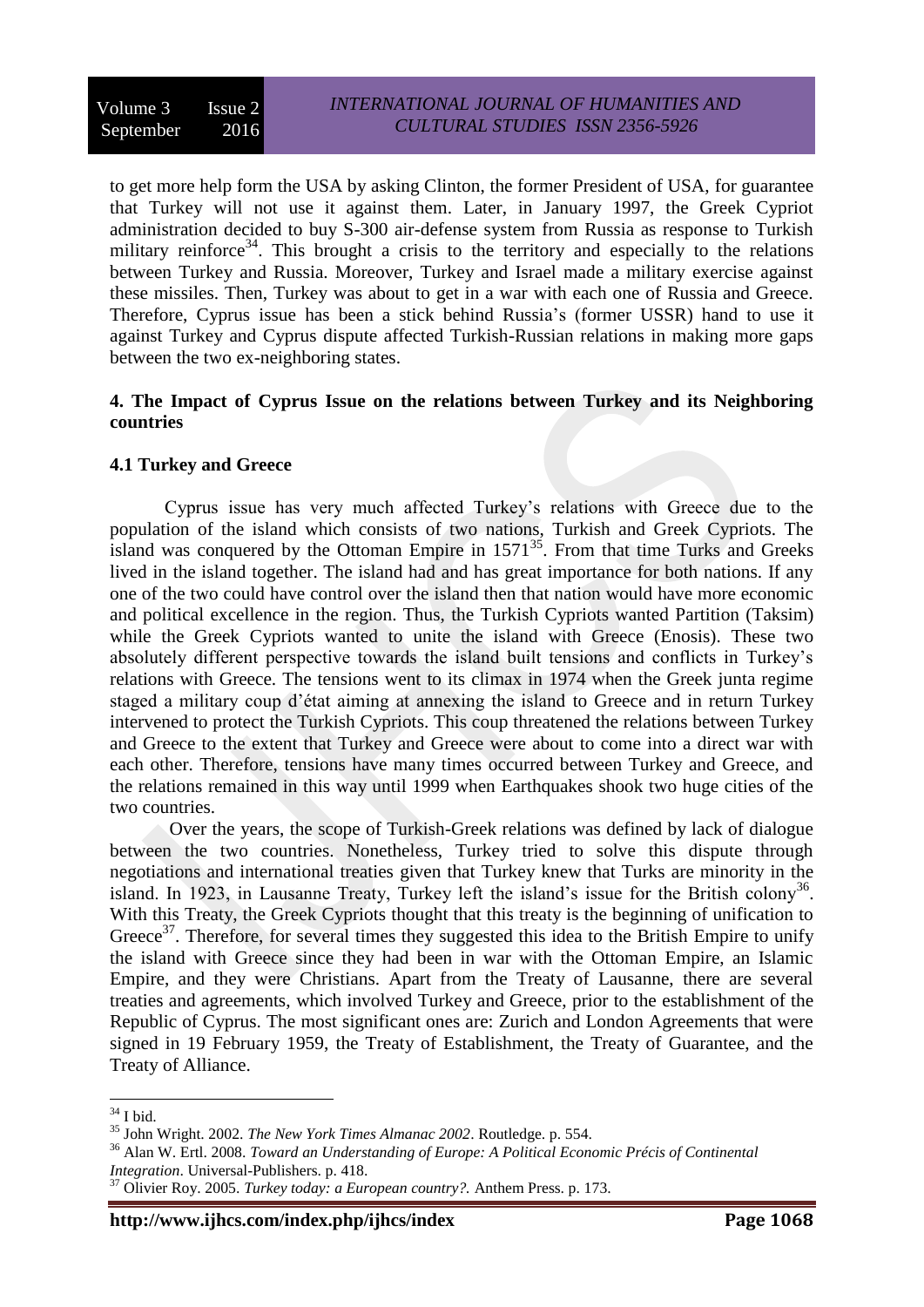After the establishment of the Republic of Cyprus, the issue still did not disappear due to the Greek Cypriots' insistence on the "Enosis" and Turkish Cypriots' "Taksim". These unsettlements had negatively affected the Greco-Turkish relations. From time to time, Turkey and Greece were to fight about the developments in Cyprus. For instance, in 1964 the TGNA, Turkish Parliament, decided to intervene in Cyprus<sup>38</sup> and this was regarded as a warning to Greece so that Greece would no more think of Enosis. Moreover, in 1974, in a response to the Greek coup, Turkey intervened in Cyprus. According to Turkey's perspective, the invasion was not baseless because according to the Treaty of Guarantee it was Turkey's right to defend the independence of the Republic of Cyprus. The Article II in the Treaty of Guarantee says that:

> "Greece, Turkey and the United Kingdom, taking note of the undertakings of the Republic of Cyprus set out in Article I of the present Treaty, recognize and guarantee the independence, territorial integrity and security of the Republic of Cyprus, and also the state of affairs established by the Basic Articles of its Constitution. Greece, Turkey and the United Kingdom likewise undertake to prohibit, so far as concerns them, any activity aimed at promoting, directly or indirectly, either union of Cyprus with any other State or partition of the Island."<sup>39</sup>

Turkey's fluctuating and almost bad relations with Greece affected Turkey's membership in the EU in which Turkey made a lot of effort so as to be member in the Union. On the other hand, one of the factors that helped Cyprus to be a member of the EU is the Greece membership<sup>40</sup>. Since each one of Turkey and Greece supported a specific community and accused the other one of breaking international laws and agreements, the issue of Cyprus has enormously extended the bad relations between Turkey and Greece. Nevertheless, Greece had a great influence on Greek Cypriots to refuse the reunification of the Northern and Southern administrations of Cyprus. Through persuading other EU countries especially France and Germany, the Greece membership in the EU accelerated the Greek Cypriots accession in the EU.

The Greek attempts have indirectly antagonized Turkey because since the late 1980s and beginning of 1990s Greece transformed all of its arguments with Turkey about Cyprus to the EU. Thus, Greece tried to banish Turkey from the EU membership. Greece realized that if the TRNC is accepted with the Southern part in the EU then this will be a significant step for Turkey to be a member in the EU. Therefore, Greece tried to oppose the unification of the Northern and Southern parts of Cyprus. Moreover, even if Turkey's accession was taken seriously in the eighties of the twentieth century, Greece would have vetoed Turkey for the historical conflicts between these two countries. Therefore, Cyprus question has negatively affected Turkey's relations with Greece to the extent that sometimes the two countries were about to fight about the Cyprus issue.

<sup>38</sup> Umut Uzer. 2011. *Identity and Turkish Foreign Policy: The Kemalist Influence in Cyprus and the Caucasus*. I. B. Tauris. pp. 138-140.

<sup>39</sup> Hurst Hannum. 1993. *Documents on autonomy and minority rights. Martinus Nijhoff Publishers*. p. 584.

<sup>40</sup> [Wayne C. Thompson.](https://www.google.iq/search?hl=ar&tbo=p&tbm=bks&q=inauthor:%22Wayne+C.+Thompson%22&source=gbs_metadata_r&cad=7) 2015. *Western Europe*. Rowman & Littlefield. p. 313.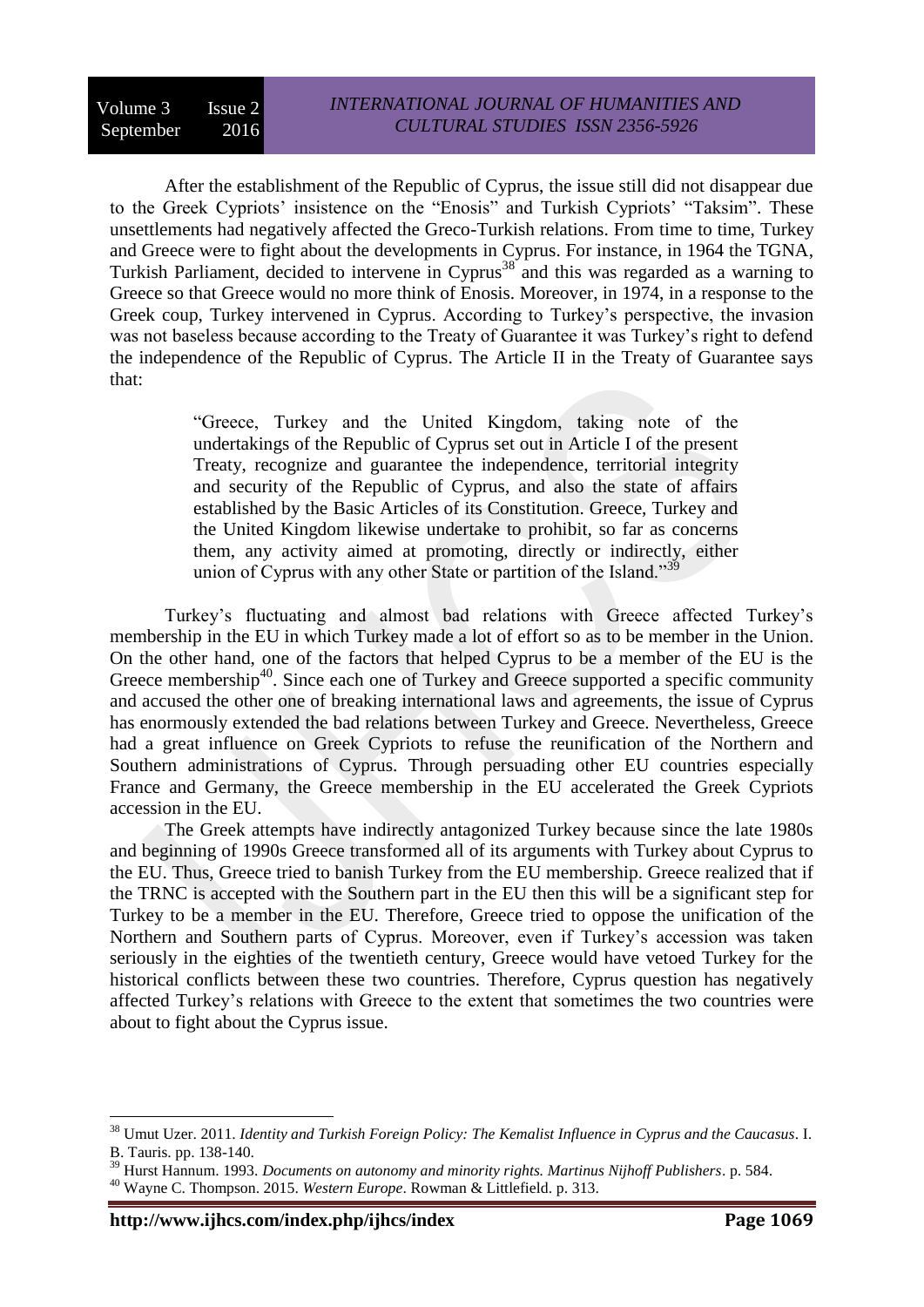#### **4.2 Turkey and Arab countries, Turkey and Israel:**

The Arab-Israeli conflict has become strongly related to the Turkish-Greece conflicts about Cyprus. It appears that the policies that each one of Turkey and Arab countries used against each other during the Cold War is different from the one of the post-Cold War. During the Cold-War, although Turkey had a similarity in religion with the Arab countries, the Arab countries have supported Greece and the Greek Cypriots in many cases of Cyprus issue such as recognizing Turkish troops as occupier and no recognition to the Turkish Republic of Northern Cyprus. In return, Turkey recognized Israel as a sovereign state rather than occupier of the Palestinian lands. Nonetheless, after the Cold-War the Arab countries and Turkey realized that the systematic structure of the world politics became a unipolar system. Thus, they opened political and economic gates towards each other.

During the Cold-War, many of Arab countries' foreign affairs were oriented by the USSR, while Turkey was one of the allies of the West, the USA. Several issues were overlapped with Cyprus issue concerning the Arab states. The Hatay province chose Turkey in a referendum in 1938 and Syria did not recognize the choice and still claims that the province belongs to her. Moreover, one of the factors that made Arab countries support Greece was Turkey's relations with Israel. In 1949, Turkey recognized Israel and they had good relations with each other. Thus, Arabs looked at Turkey as their enemy and they begun to support Greece. Meanwhile, once Turks saw that the support of Arabs were crucial in the UN, Ankara began to form institutional (membership in the Organization of Islamic Conference) and bilateral relations with those countries from the late  $1960s<sup>41</sup>$ . Arab countries continued to back Greece in the Cyprus conflict. Therefore, Turkey became unhappy with the politics of Arab countries for their political and economic supports to the Greeks<sup>42</sup>.

Cyprus question was one of the tests that Turkey could assess the friendship of the Arab countries and Israel as well<sup>43</sup>. When the Greek junta regime staged the coup in the island and as a response Turkey intervened, the Arab countries backed Greece. Moreover, inside institutions like the UN they recognized Turkey's intervention as occupation. They likened the intervention to the Israel's occupation of Arab lands<sup>44</sup>. On the other hand, Turkey expected the contrast since this intervention was to support legal rights of a Muslim minority of the island. Moreover, the Oil Crisis in the mid seventies might have played a big role in this process. In 1983, when the Turkish Republic of Northern Cyprus was established, none of the Arab countries recognized this Muslim state. Thus, the Arab ignorance about the recognition of this state annoyed Ankara.

Arabs used to accuse Turkey of helping their enemy, Israel. In fact, Turkey had and has good political, military, and economic relations with Israel but Turks explain that these relations were not to defeat the Palestinians or to weaken Arab states. For example Turkey did not let the USA to use the Incirlik military base to support Israel and to attack Arab states in 1967 and 1973 wars<sup>45</sup>. Moreover, Turkey took some relations between Arab states with Israel as an example of the blamelessness of Turkey's relations with Israel. In other words,

<sup>41</sup> [IBP, Inc.](https://www.google.iq/search?hl=ar&tbo=p&tbm=bks&q=inauthor:%22IBP,+Inc.%22&source=gbs_metadata_r&cad=6) . 2015. *Turkey Recent Economic and Political Developments Yearbook*. Lulu.com. pp. 57-8.

<sup>42</sup> Robert Freedman Owen. 1998. *The Middle East and the peace process: the impact of the Oslo Accords.* University Press of Florida. p.177.

<sup>43</sup> Idris Bal. 2004. *Turkish Foreign Policy in Post Cold War Era*. Universal-Publishers. pp. 107-8.

<sup>44</sup> Robert Owen Freedman. 1998. *The Middle East and the peace process: the impact of the Oslo Accords.* University Press of Florida. p.177.

<sup>45</sup> [Nasuh Uslu.](https://www.google.iq/search?hl=ar&tbo=p&tbm=bks&q=inauthor:%22Nasuh+Uslu%22&source=gbs_metadata_r&cad=9) 2003. *The Turkish-American Relationship Between 1947 and 2003: The History of a Distinctive Alliance.* Nova Publishers. p.95.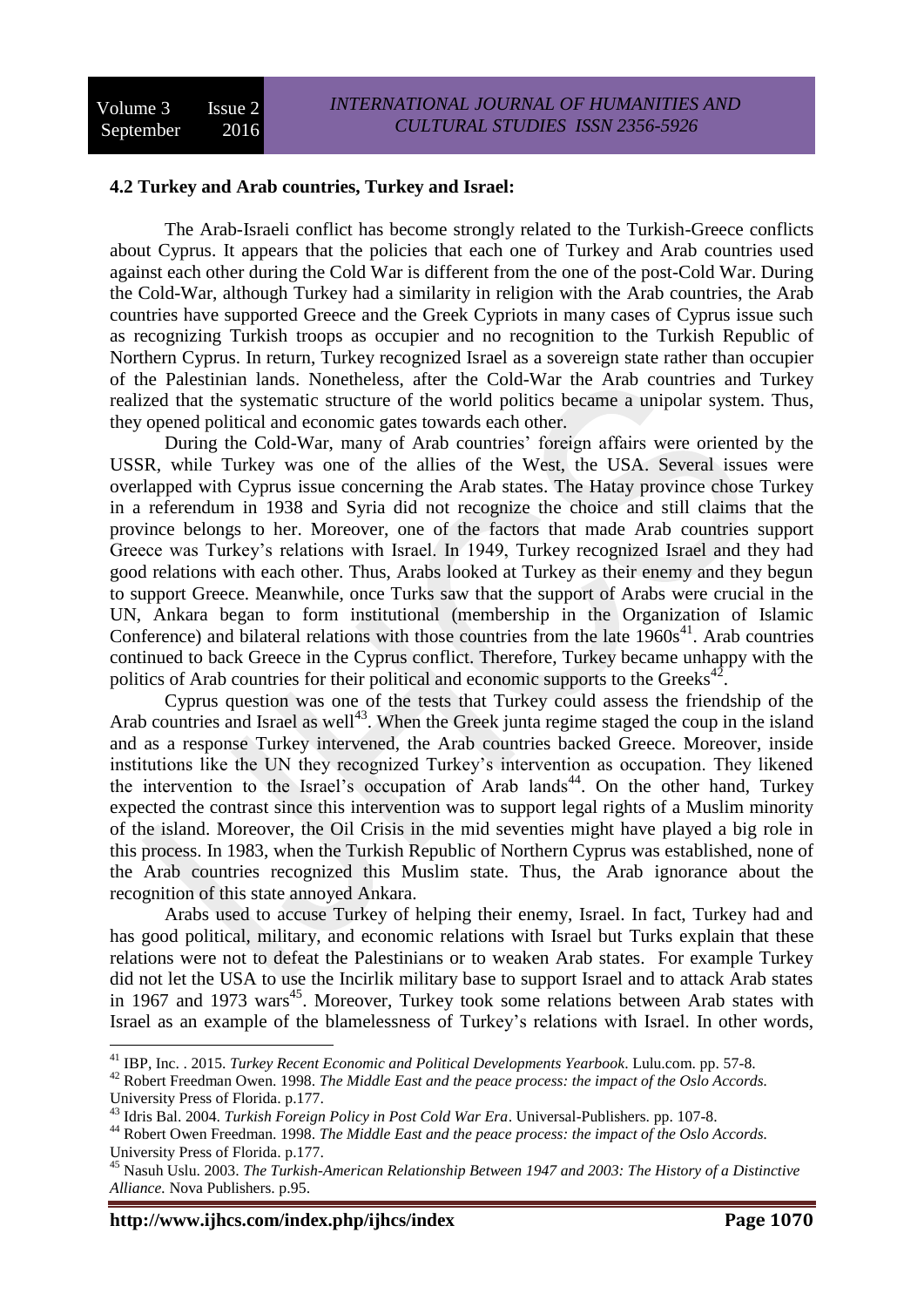Turkey tried to concentrate on her economic relations with the West and to get more support on Cyprus issue from her allies, USA, UK, and Israel rather than Arab countries. Furthermore, Turkey wanted to make Israel understand the fact that due to her recognition of Israel, the Arab countries do not recognize Cyprus so that Israel opens her political and economic gates to the TRNC. Nonetheless, Israel like Arab countries did not recognize the independence of the TRNC.

After the collapse of the USSR, the Iraqi attack to Kuwait and the beginning of Arab-Israeli negotiations Arab states changed their policies towards Cyprus dispute. Because Turkey played a good role in the negotiations between Arab states and Israel, Arab countries realized that Turkey can become a good mediator as well as neighbor to their borders. Moreover, the Turkish contractors participated in rebuilding Kuwait after the Gulf Wars. Therefore, it is obvious that Cyprus question was not a big issue between Arabs and Turks after the First Gulf War. Nonetheless, but Arab countries, in the past, used to support Greece as a key to rankle Turkey since Turkey had a good economic, political and even military relations with Israel. Meanwhile, it appears that the Arab countries have not totally changed their pro-Greek Cypriot attitudes but they are not either as anti-Turkish as they used to be<sup>46</sup>, due to the change of Turkish foreign policy back up to the Palestinians and the initiations that Turkey offered to them.

It can be said that Cyprus issue has positively affected Turkish relations with Israel. In terms of military, in the mid 1990s, Turkish-Israeli exercises, the two states that are supported by the USA, were conducted in the Middle-East<sup>47</sup>. In 1996, the two countries signed a defense cooperation treaty. These good relations built a bridge between two countries to cooperate more and more. As a result, Turkish former Prime Minister Mesut Yilmaz visited Israel in September 1998<sup>48</sup>. The military cooperations between Turkey and Israel were a message to both of Greece and the Greek Cypriots that Turkey appears to have many allies in the area. On the other hand, Greece and Greek Cypriots increased their relations with Russia and some of Arab countries. The Greek Cypriots bought some of missiles of S-300 to resist against the air attacks. These missiles angered Turkey and Israel; thus, they conducted a military exercise against the Russian missiles. All in all, it is obvious that Cyprus issue had a constructive influence on Turkish-Israeli relations.

#### **5. Conclusion**

For centuries, Cyprus was an island that different nations inhabited in, especially the Greek and Turkish Cypriots. Both nations do not like each other due to a history of violence and each nation holds a different religion. The Greeks are Christian while the Turkish Cypriots are mostly Muslims. This island was administrated by different empires, kingdoms, and republics. The island was dominated by the Latin Empire until the Ottoman Empire came to the island. Later on, with an agreement, the Ottoman Empire handed the island's administration to the Great Britain. Nonetheless, uprisings and revolutions against Turkish Ottomans and the UK were held by the Greek Cypriots. These revolts led to chaos in the island between Greeks, Turks and the English Administration.

<sup>46</sup> Idris Bal. I bid. p.127.

<sup>47</sup> Andrew Borowiec. 2000. *Cyprus: a troubled island*. Greenwood Publishing Group. p.119.

 $48$  I bid.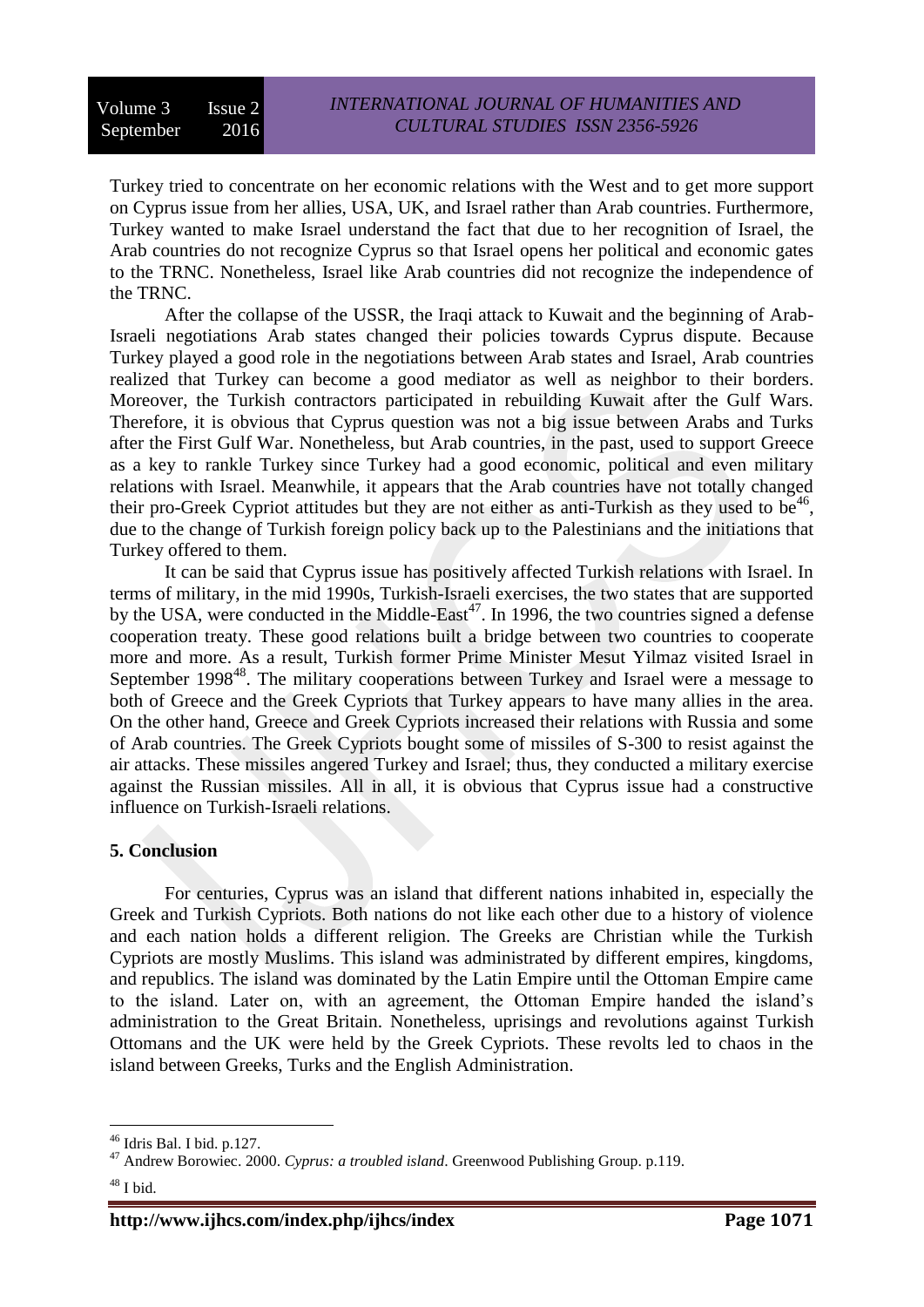Many agreements and accords have been signed to solve this issue but they were more temporary than a permanent solution. The most important agreements and treaties are the Treaty of Lausanne and the Zürich and London agreements between Turkey, Greece and the UK that led to the establishment of the Republic of Cyprus. In the Lausanne Treaty, Turkey and Greece recognized the British sovereignty on the island. In 1959, the Guarantors (Great Britain, Turkey, and Greece) signed the London Accord, according to this accord the Guarantors agreed to defend the sovereignty and independence of the Republic of Cyprus. From the very beginning of 1950s the Greek Cypriots tried to annex the island with Greece by establishing illegal organizations such as EOKA even though the president was a Greek Cypriot. Chaos and violence started to flame out in 1964, when president Makarios proposed 13 unamendable provinces. From that time, the UN took actions to reduce the violences.

After the establishment of the European Union, most of the European countries tended to be members in that union. The Republic Of Turkey had and has this tendency due to economic and political advantages of this supra governmental organization. On the other hand, the Union has always tried to delay and refuse Turkey through different obstacles. Before the entrance of the Cyprus issue into the negotiations, the EU claimed that Turkey was not a developed country; therefore, the Union stated out that it was not time for Turkey to be a member in the EU.

Indeed, the Turkey membership has lots of advantages for Turkey as well as the EU countries. Since Turkey is a big country in terms of population and land. Turkey's population is about 77 million people then this large population can affect the evolution of the EU economy for Turkey owns a young population and this generation is not drug addicted like some European young people. This young generation is very useful to be labor force. Moreover, Turkey is a country that has a very large and fertile land that equals the land of last accepted ten countries in the EU. Meanwhile, Cyprus issue has negatively affected Turkey-EU negotiations. Since Turkey accepts the acceptance of Greek Cypriots into the EU, then Turkey will lose its membership in the EU for the sake of TRNC integration with Greek Cypriots.

United Nations as a powerful international organization succeeded in its duties in maintaining peace and being confident between the two communities. Nonetheless, this entity could not unite the two parts of the island, neither by the resolutions that were adopted by the UN Security Council nor by the UN Secretary General (Kofi Annan)'s plan. There are many reasons for this division. One of them is the out side courage for the Greek Cypriots to refuse any idea which leads to the ununification of the island. Cyprus affected Turkey's reputation in the UN. Moreover, it appears that some of the permanent members of the Security Council like the USA and Russia have had influence in the way that the UN has seen its missions in solving the Cyprus issue.

The Cyprus question sometimes was used a tool by some powerful countries to gain more priority from Turkey. For instance, USA and Russia tried to have Turkey as an ally so as to have more influence in the region. Though the USA is a permanent supporter for Turkey but sometimes the USA did not want to clearly back Turkey due to the existence of another American ally, Greece which is a NATO member. Americans are much interested in the security of Israel that is why they do not want to back one side against the other one. It is taken for granted that in the final analysis the USA understands the importance of Ankara in the territorial integrations in the Middle East. That is why when Obama came to Turkey identified the Greek Cypriots' leader and the Turkish one as "both leaders".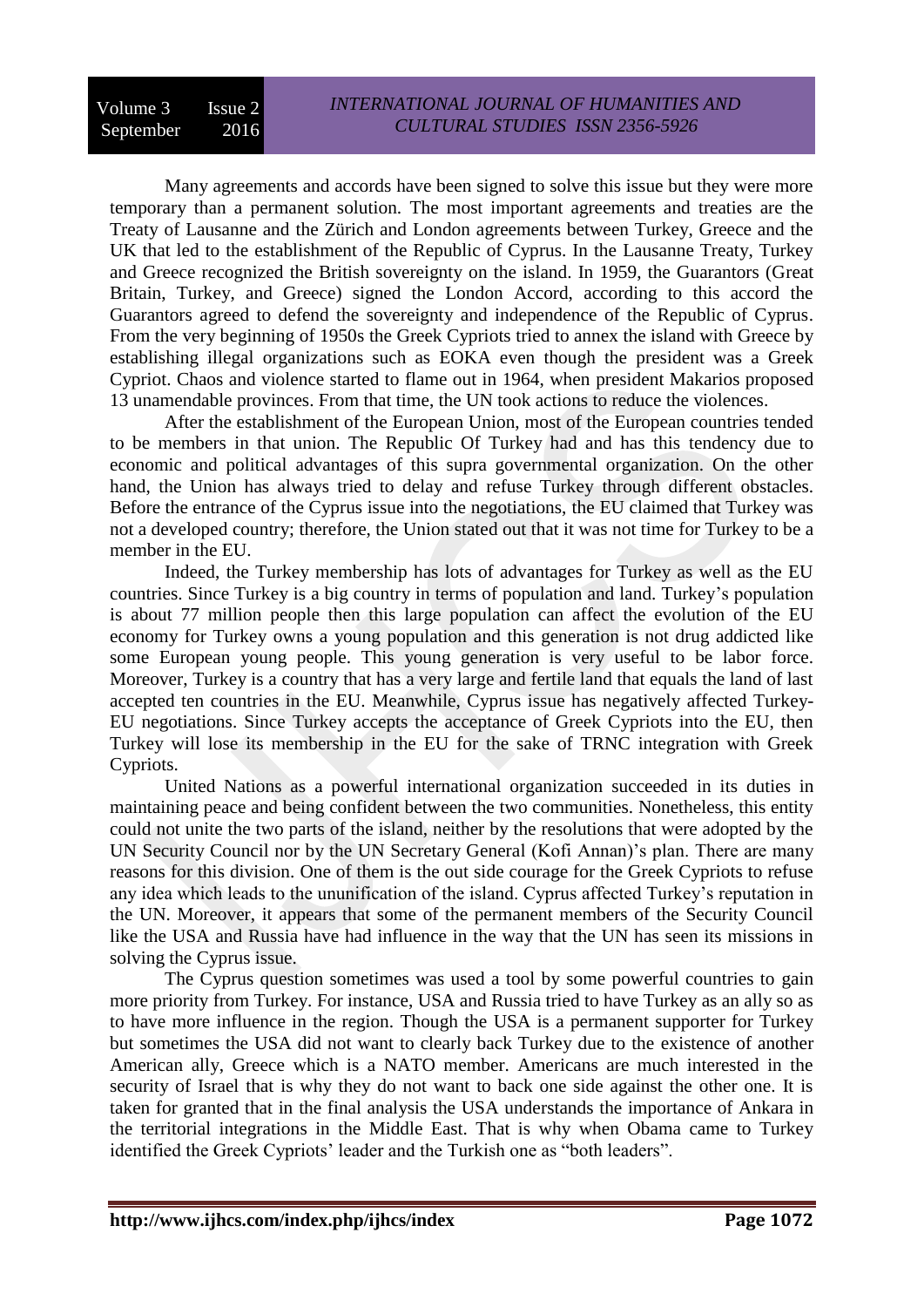#### Volume 3 Issue 2 September 2016 *INTERNATIONAL JOURNAL OF HUMANITIES AND CULTURAL STUDIES ISSN 2356-5926*

Turkey is not happy when Russia has been supporting the Greek Cypriots in the United Nations Security Council. The main goal of Russia was and is still to drive a wedge between Turkey and Greece within NATO, and therefore to weaken NATO in the Eastern Mediterranean region. Russia appears to think that it can use Cyprus as leverage in its relations with the USA and Turkey. Russians sold the S-300 Surface to Air Missiles to the Greek Cypriots in 1997 and this caused a serious crisis between Turkey and Greece. Turkey warned the Greek Cypriots that if the missiles were deployed, Turkey would strike them. Thus, the Cyprus issue has negatively affected Turkey's relations with Russia to the extent that it brought tensions into their relations.

Unlike any other country, Greece clearly and in front of the international community ignored some treaties and agreements concerning Cyprus issue. Cyprus issue is not the only island that was troubling; the Aegean islands are also in the context of the problems. Turkey tried to solve these issues within the context of Treaty of Lausanne. Turkey knew that these islands have historical and geographical links to Greece. On the other hand, Greece attempted to solve the issue by referendums and historical documents in the international organizations. For decades, lack of negotiation and violations to the agreements from the both countries has been increased. The Cyprus dispute has also increased the tensions from political arguments to, sometimes, military operations and they were about to come to in wars in 1974, 1989, and 1997-8.

The Cyprus issue and Turkish-Greco tension affected Turkey's relations with Arab countries. Turkey is the first Muslim country that recognized Israel and the good relations with Israel made Arabs to have bad perspectives towards Ankara. Apart from strong economic exchanges between Turkey and Arab states, Turkey was not apart of the Arab-Israeli conflicts and for several times rejected to help Israel in her war against Arab states and vice versa. Nevertheless, Arabs became thankful to the attempts that Turkey has taken to solve their conflicts in the beginning of the twenty first century. From the very beginning of the Cyprus dispute, none of the Arab countries recognize the TRNC and they had good relations with Greece. Therefore, Cyprus conflict could influence the Arab-Turkish relations since Cyprus showed Turkey that Arabs do not back Turkey in her conflicts with the Greek Cypriots and Greeks since Turkey was the first Muslim country that started relations with Israel, Arab countries' enemy.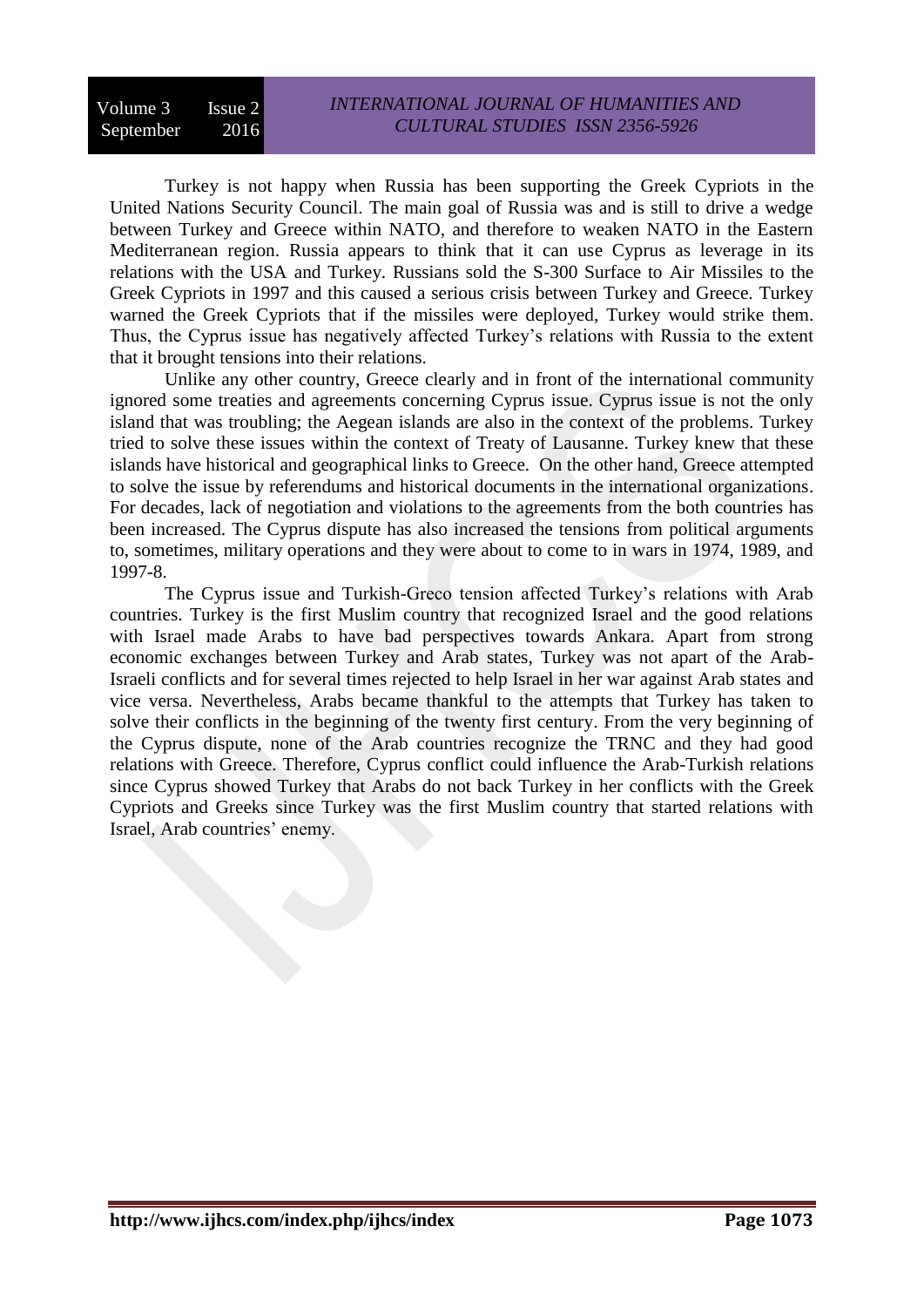### **References**

1. Alan W. Ertl. 2008. *Toward an Understanding of Europe: A Political Economic Précis of Continental Integration*. Universal-Publishers.

2. Andrew Borowiec. 2000. *Cyprus: a troubled island*. Greenwood Publishing Group.

3. Europe Publications Staff. 2003. *The Middle East and North Africa*. Routledge Publication.

4. [Hans-Joachim Heintze](https://www.google.iq/search?hl=ar&tbo=p&tbm=bks&q=inauthor:%22Hans-Joachim+Heintze%22&source=gbs_metadata_r&cad=7) and [Andrej Zwitter.](https://www.google.iq/search?hl=ar&tbo=p&tbm=bks&q=inauthor:%22Andrej+Zwitter%22&source=gbs_metadata_r&cad=7) 2011. *International Law and Humanitarian Assistance: A Crosscut Through Legal Issues Pertaining to Humanitarianism*. Springer Science & Business Media.

5. Haralambos Athanasopulos. 2001. *Greece, Turkey, and the Aegean Sea: a case study in international law*. McFarland.

6. Heinz Kramer. 2000. *A changing Turkey: the challenge to Europe and the United States*. Brookings Institution Press.

7. Hurst Hannum. 1993. *Documents on autonomy and minority rights. Martinus Nijhoff Publishers*.

8. [IBP, Inc.](https://www.google.iq/search?hl=ar&tbo=p&tbm=bks&q=inauthor:%22IBP,+Inc.%22&source=gbs_metadata_r&cad=6) . 2015. *Turkey Recent Economic and Political Developments Yearbook*. Lulu.com.

9. Idris Bal. 2004. *Turkish Foreign Policy in Post Cold War Era*. Universal-Publishers.

10. John Wright. 2002. *The New York Times Almanac 2002*. Routledge.

11. [Judy Carter](https://www.google.iq/search?hl=ar&tbo=p&tbm=bks&q=inauthor:%22Judy+Carter%22&source=gbs_metadata_r&cad=8) and others. 2015. *Regional and Ethnic Conflicts: Perspectives from the Front Lines*. Routledge.

12. Kratz S. Oliver. 1999. *Frontier emerging equity markets securities price behavior and valuation*. Springer Publication.

13. [Laure Delcour.](https://www.google.iq/search?hl=ar&tbo=p&tbm=bks&q=inauthor:%22Laure+Delcour%22&source=gbs_metadata_r&cad=7) 2013. *Shaping the Post-Soviet Space: EU Policies and Approaches to Region-Building*. Ashgate Publishing, Ltd.

14. [Michális Stavrou Michael.](https://www.google.iq/search?hl=ar&tbo=p&tbm=bks&q=inauthor:%22Mich%C3%A1lis+Stavrou+Michael%22&source=gbs_metadata_r&cad=8) 2012. *Resolving the Cyprus Conflict: Negotiating History*. Springer Publication.

15. [Nasuh Uslu.](https://www.google.iq/search?hl=ar&tbo=p&tbm=bks&q=inauthor:%22Nasuh+Uslu%22&source=gbs_metadata_r&cad=9) 2003. *The Turkish-American Relationship Between 1947 and 2003: The History of a Distinctive Alliance.* Nova Publishers.

16. Necatigil, M. Zaim. 1993. *The Cyprus question and the Turkish position in international law*. Oxford University Press.